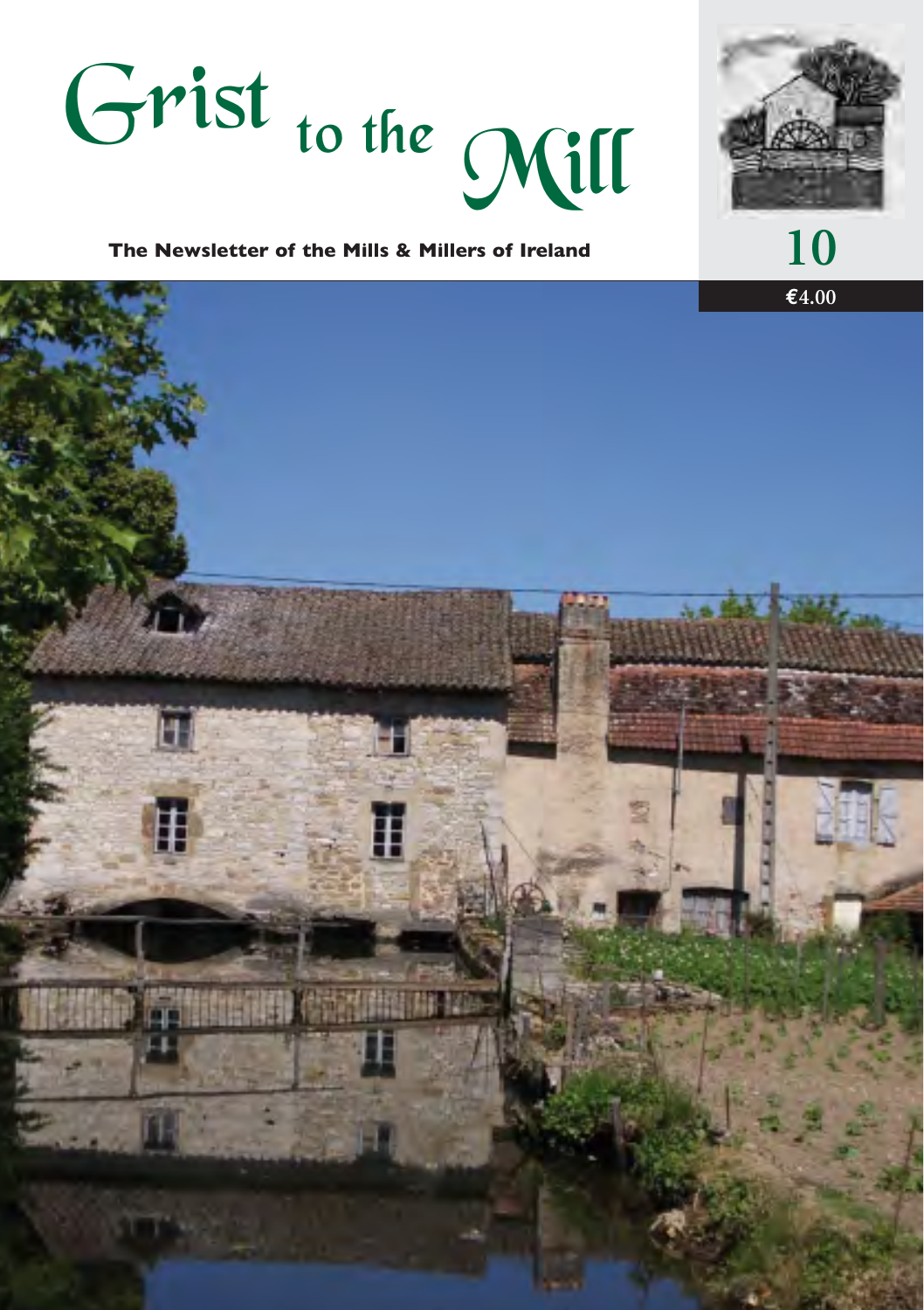The Society of Mills and Millers of Ireland was launched in October 2001 to encourage and assist in the preservation and appreciation of mills as part of our industrial, architectural and landscape heritage.There are hundreds of mills and mill sites spread across the country and while many are beautifully refurbished or put to good use, there are also many others which could be restored or renovated while preserving their traditional context.The Society aims to promote interest and awareness in this aspect of Ireland's heritage by building up knowledge and expertise in areas such as law, architecture and manufacturing and making information available through publications, lectures and events.

#### **Life President**

William E. Hogg, County Dublin

#### **2006 Committee**

| Chair             | James Tallon, Martry Mill, Meath                  |
|-------------------|---------------------------------------------------|
| Vice Chair        | Noel Killeen, Ballydugan Mill, Down               |
| Secretary         | Stephanie Bourke, Skerries Mills, Fingal, Dublin  |
| <b>Treasurer</b>  | Brian Fryer Kelsey, Tully Mill, Ramelton, Donegal |
| <b>Web Master</b> | Ronan Jacob, Meath                                |
|                   | Petra Coffey, Wicklow                             |
|                   | Oliver Delaney, Meath                             |
|                   | Geoffrey Deasy, Tipperary                         |
|                   | Simon Lancaster, Meath                            |
|                   | John Lynch, Meath                                 |
|                   | John McCabe, Meath                                |
|                   | Peter White, Antrim                               |
|                   | Mark Walsh, Waterford                             |

All editorial enquiries, articles for publication, books for review, correspondence should be addressed to the Society's editorial team c/o Skerries Mills, Fingal, County Dublin. Telephone 01 8495208 or by email: millsandmillersofireland@eircom.net Web site: www.millsandmillersofireland.org

Edition:Autumn 2006 Cover Photograph by Stephanie Bourke ISSN 1649 - 3273 Charitable Tax No. Chy 14707

*Note to contributors: Manuscripts submitted for consideration by the Editor must be the original work of the author. Where photographs are included, which are not the property of the contributor, then permission to reproduce must have been obtained from the owner of the copyright.*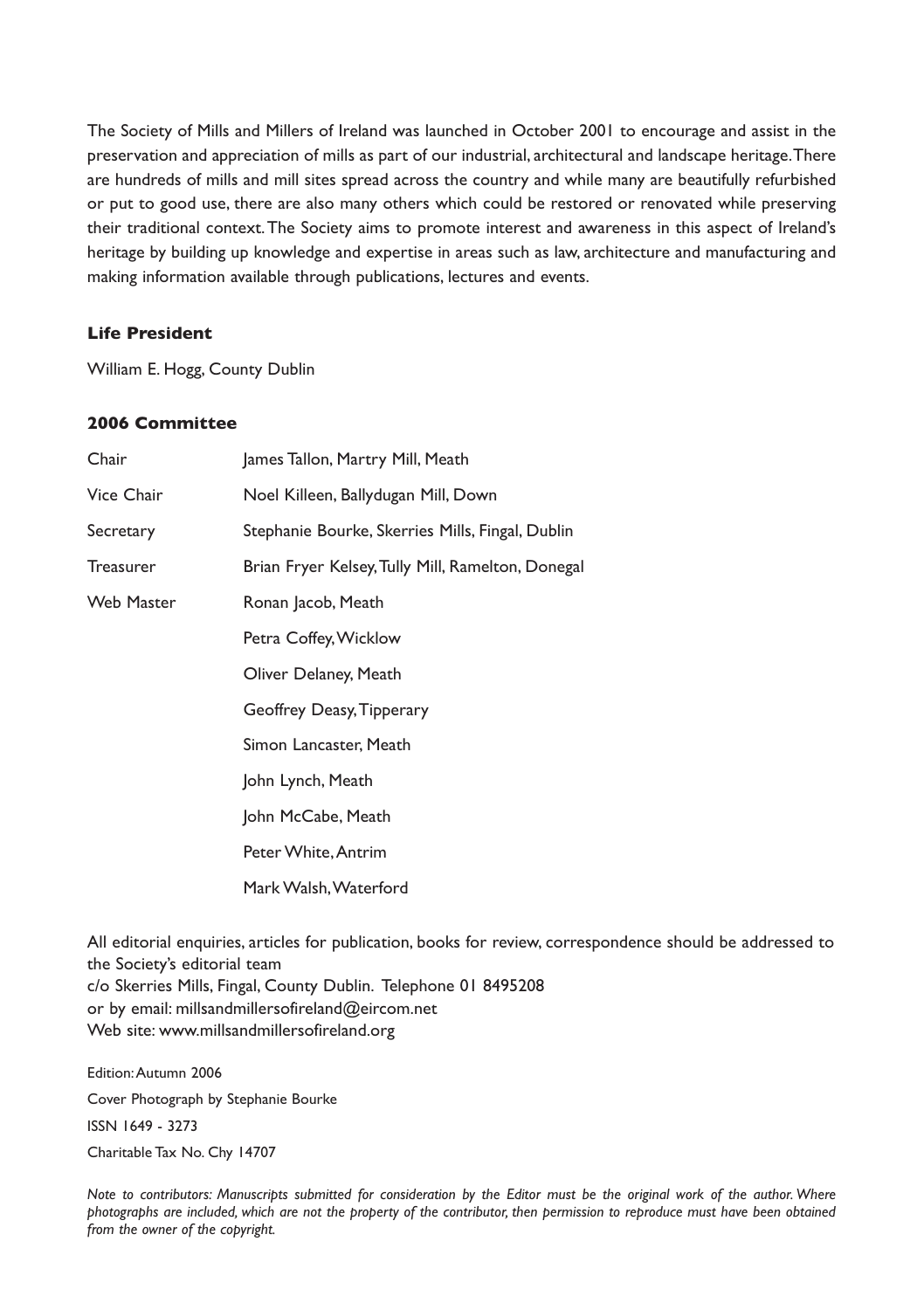

### **Contents**

| Editorial                                                    | 5               |
|--------------------------------------------------------------|-----------------|
| A Career in Milling Transport in Northern Ireland 1961 -1977 | 6               |
| Mills open to public - Year round                            | 9               |
| <b>Welsh Mills Society Visit</b>                             | 10              |
| <b>Book review</b>                                           | 12              |
| The Millers & the Mills of Ireland of about 1850 - extract   | $\overline{13}$ |
| Early Mediaeval Mills in Ashbourne, Co. Meath                | 18              |
| A Short History of the Sussex Mills Group                    | 21              |
| Cork Manual Capstan Mills                                    | 22              |
| Recipes                                                      | 25              |
| Mills of south western France: TIMS-2006                     | 26              |
| Spring 2006 event                                            | 28              |
| Summer event 2006                                            | 29              |
| Mill News - Societies                                        | 30              |
| Mills & Millers of Ireland Events 2006/07                    | 31              |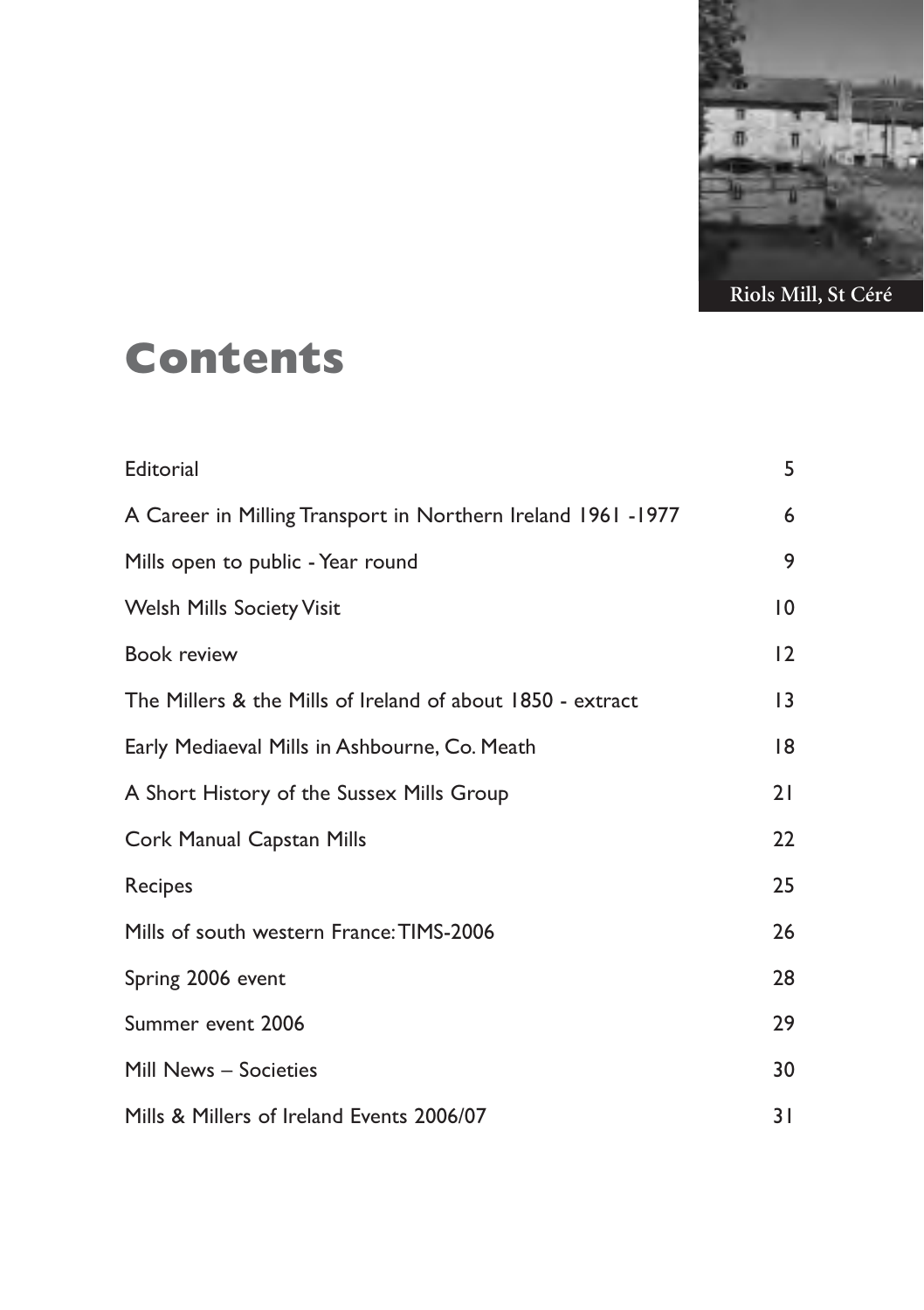

Drumcullen Road Ballydugan **Downpatrick** County Down BT30 8HZ Northern Ireland Tel: Downpatrick 44613654



### **MARTRY MILL**

*Suppliers of Genuine Stoneground Wholemeal*

**JAMES TALLON & SONS** Tel: (046) 28800 Mobile: (086) 8173205

## **Skerries Mills**

**Skerries, County Dublin Tel. 01 849 5208**

- Guided Tours
- Watermill Restaurant
- Craft Shop
- Exhibition space

**Open daily throughout the year from 10.30am**

*30 km north of Dublin, off MI* www.skerriesmills.org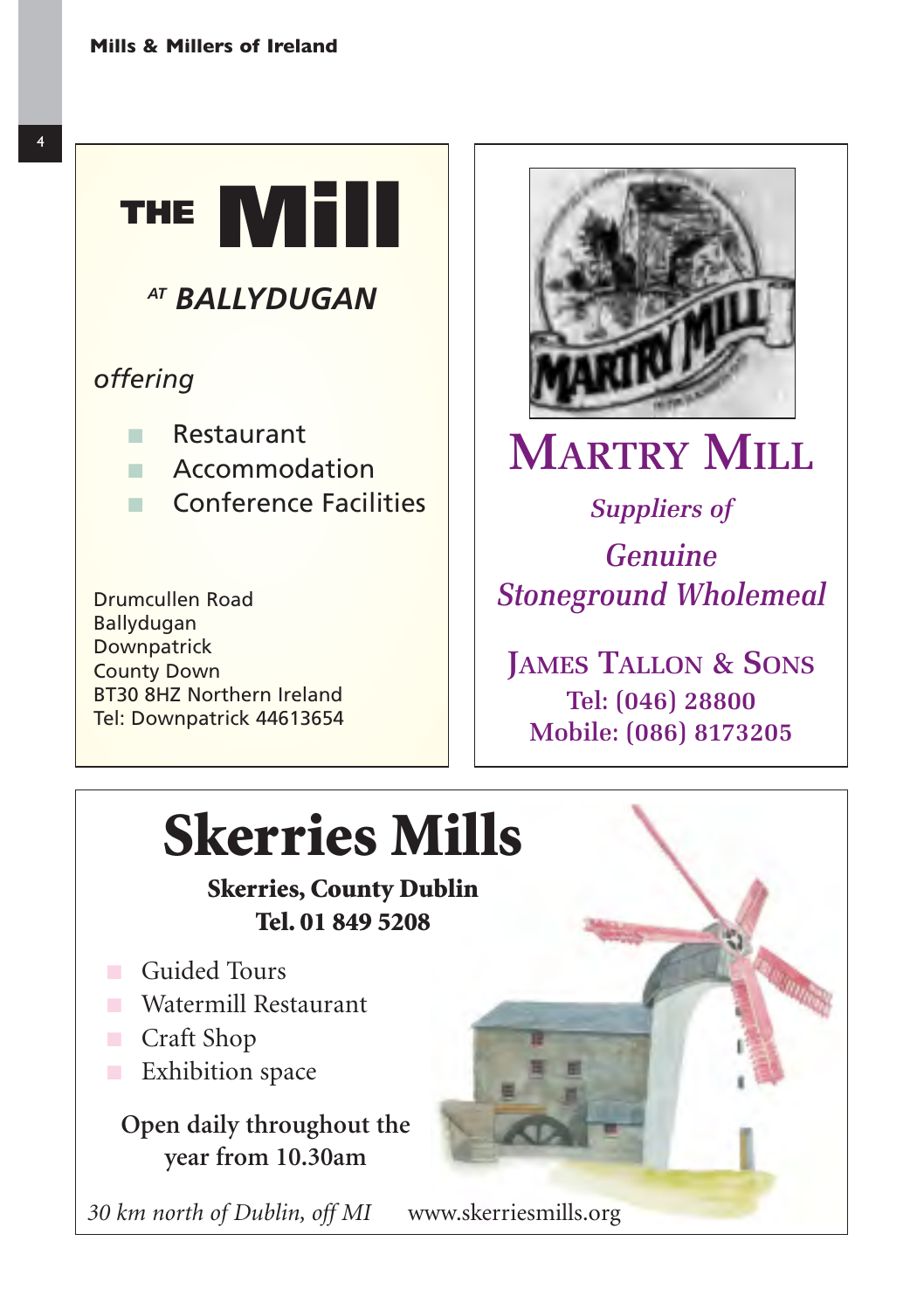### **Editorial** <sup>5</sup>

A partial theme for this edition has developed accidentally and is that of horizontal mills. The cover photograph is of a French multiple wheel or stone mill.

The horizontal mill has operated possibly from the beginning of powered milling and continues to operate in remoter areas to the present day. We are very familiar with the vertical type wheel but that too seems to have had an equally long history, with the two types of mill working alongside each other. Recent archaeological discoveries in the Waterford area have unearthed a vertical mill radiocarbon dated between 340-600 AD.

The horizontal mill generally seems to be one wheel driving one pair of stones and to increase capacity a second or more mills are built directly alongside. The vertical mill with its gearing is readily expanded to use a similar wheel to drive multiples of stones which then quickly became the dominant version across 18th and 19th century Ireland, the horizontal mill being forgotten.

Interestingly the modern Euro mill is almost a modern electric driven version of the early mediaeval horizontal mill.

A further new part for this edition is the explanation of William Hogg's reference database of mills and millers. Many would be familiar with his book the *Mills and Millers of 1850* which was a print of part of the database.

It is planned that the entire database will be made available in a members section of the MMOI website.

*Editorial Team c/o Skerries Mills.*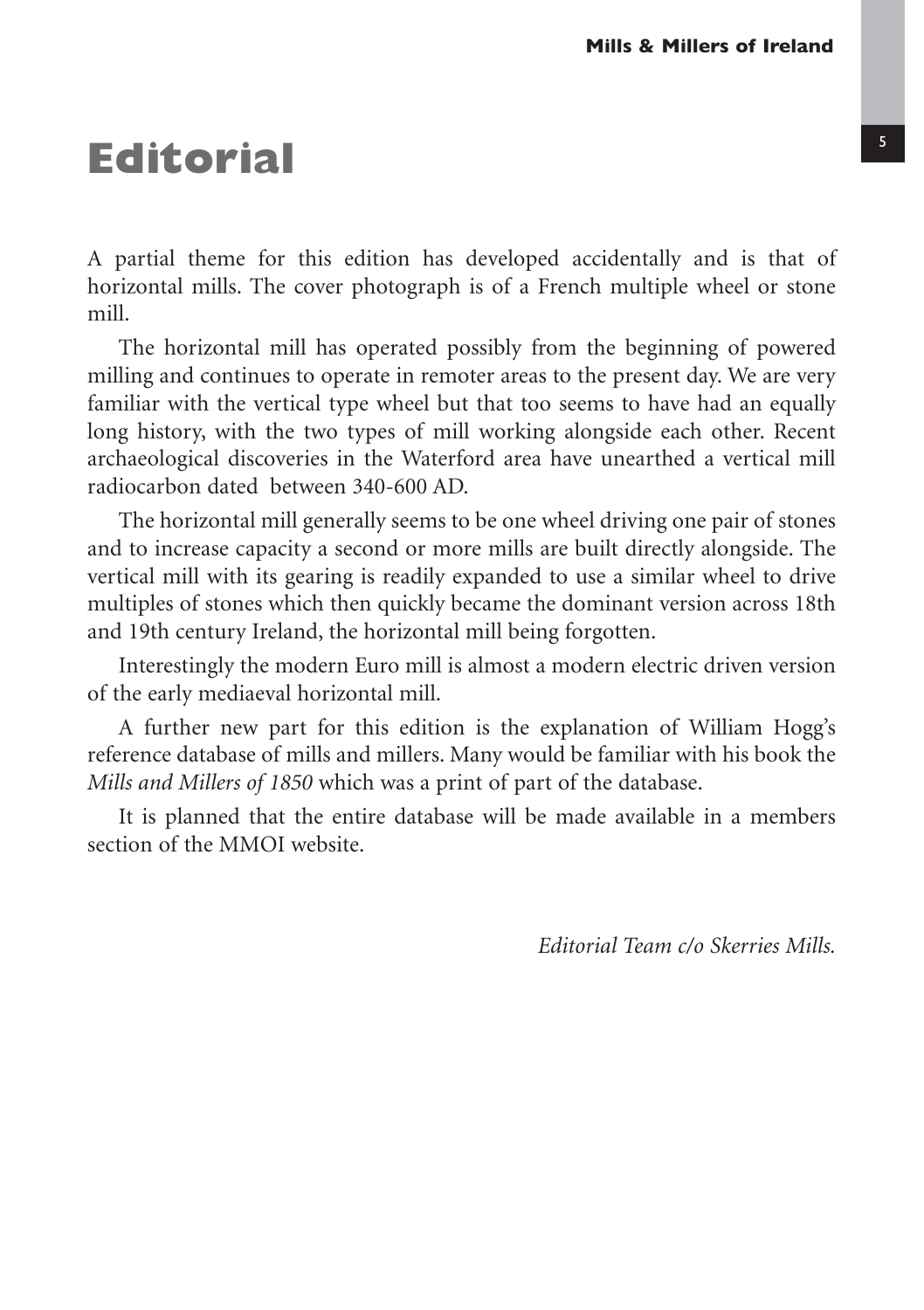### **A Career in Milling Transport in Northern Ireland 1961 -1977 Peter White**

I was thrown in at the deep end!

"You did some motor-racing while you were supposed to be studying at university so you will know something about cars and you can pick up knowledge about lorries on the job so I am appointing you as Fleet Engineer. You read engineering so I want you to learn about the technicalities of animal feed and oatmeal milling and be in a position to take over as Chief Engineer and Project Manager as soon as possible", said the Managing Director. "No problem" said I. with all the confidence of my twenty-two years!

The Fleet Engineer job was not very onerous at first because I had only a van, about ten Morris Minors, sundry directors' cars and about ten lorries all based in Belfast to worry about. The cars were driven by wholesale reps, all responsible middle-aged men. The lorries ranged from 6 ton payload local delivery lorries to 14 ton payload automatic-coupling artics. I had one mechanic, an apprentice, a signwriter and a van-driver on my payroll but I had to share the signwriter with the sales team and the van-driver (there were various guesses about his age; certainly into his seventies but completely with it)with just about everybody. I had a large garage, big enough for the signwriter to occupy one end of it and the mechanics the other end.. Since each rep came into Belfast for individual meetings with the Sales Manager on a reasonably regular basis I was able to work in the car servicing around the lorry maintenance. One of the first things I did was to abandon the previous Fleet Engineer's use of cheap 'straight' engine oil in the Morris Minors and replace it with the detergent oil used in the lorries. This doubled the engine life and saved having to fit reconditioned engines into perfectly good cars. Generally, after a year or so there was nothing I didn't know about Morris Minors. The directors didn't have exotic cars except for the Sales Director who wangled himself a Jaguar 2.4. I told him that no way was I going to look after it because my fitters did not have the knowledge (they certainly had the inclination!)– those twin-cam engines needed lots of expert TLC.

When the troubles broke out in Northern Ireland in 1969 I was acting Transport Manager, the current incumbent having retired. One of my first jobs was to rescue one of my bulk delivery lorries which had been hijacked at the Belfast end of the M1 motorway. By the time the frightened driver had managed to telephone me and I had got to the scene the lorry had been built into a barricade by the Clonard chapel near the Falls Road. I cannot remember the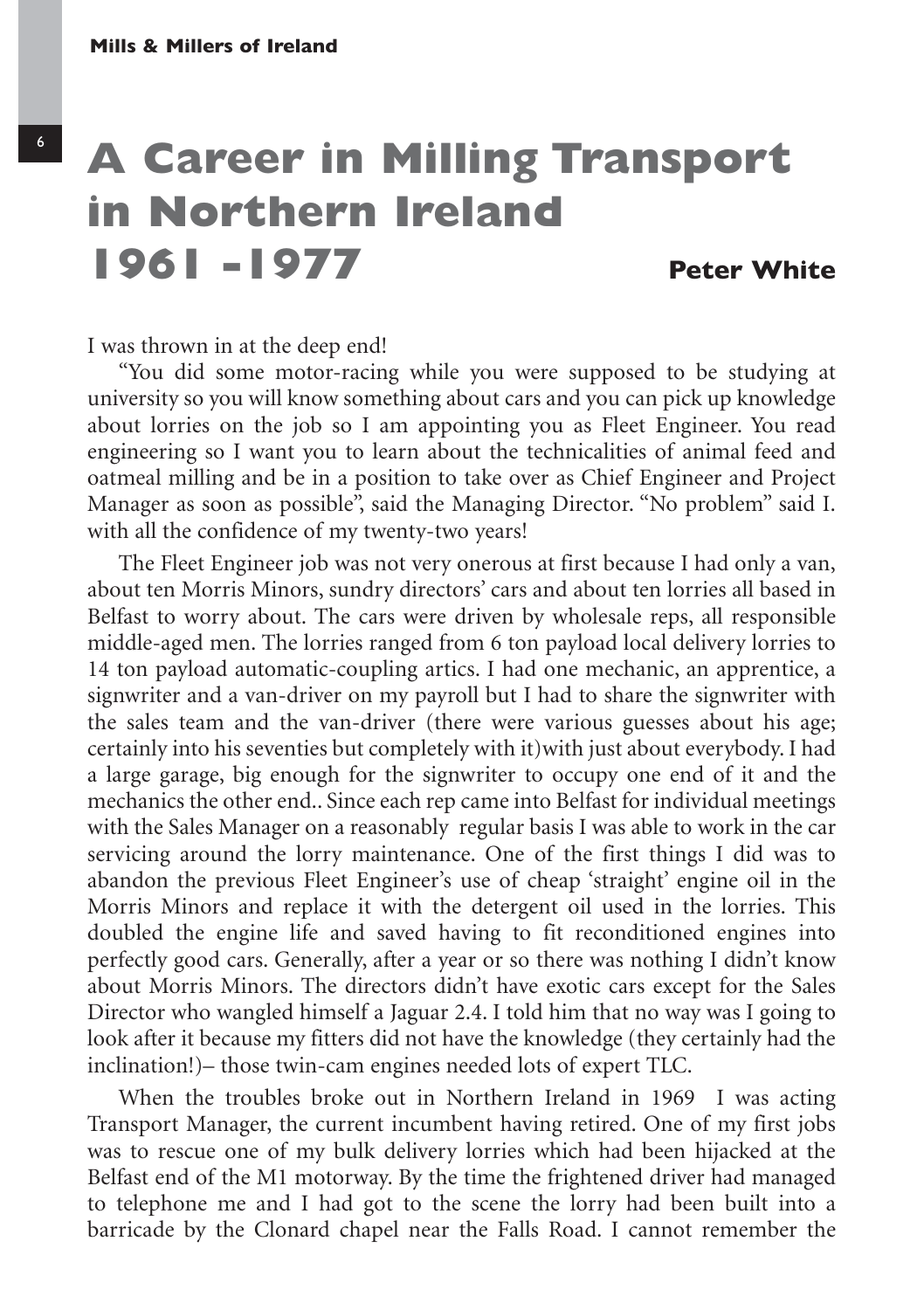complete sequence of events but I think it was that evening that the Army arrived in Belfast in force. I remember lots of soldiers running about setting up HQs, radio nets, etc. It was impressive – every soldier seemed to know what he was to do.

Eventually I got the ear of an officer and explained the situation, saying that without bulk delivery lorries lots of farmers would not be able to get animal feed. Unlike flat lorries they were not available for hire. He and I went to the scene where we met the local 'godfather'. He said I could have the lorry back provided I replaced it with another. As it happened I had two flat bed Albions awaiting sale, one which found itself tipped on its side into the barricade – lots of forms to be filled in for compensation…

Another hectic time was the Ulster Workers Council Strike. This was called to protest against power-sharing and the Council of Ireland. Since there were no buses running, management had to collect the mill workers, drivers, etc. by car. I was lucky; the mill worked three shifts but my drivers only worked one. The strike coincided with some very bad weather for the time of year and one of my irreplaceable bulk delivery lorries got snowed in way up in the Antrim hills. Fortunately I was able to find a local with a JCB digger (and diesel!). For a suitable *douceur* he cleared a way up to the lorry and then towed it down to the main road.

On the broader business front, by this time the company in Belfast had been taken over by (no, I mustn't say that in deference to the director who woefully mismanaged things, rather "merged with") a large English company involved in animal feed and brewing. This did have the beneficial result of lots of extra capital and the Belfast management started on a project always dear to them, i.e. to take over/buy out strategically placed wholesale merchants and turn them into wholly owned retail outlets. This resulted initially in the doubling of the size of my fleet of cars and lorries, eventually trebling. These merchant businesses were a motley lot, ranging from little more than corner shops with bags of animal feed out back to one fully fledged feed mill with its own fleet of bulk delivery lorries and maintenance garage.

Our merger with the larger English company did have another benefit. Their chief engineer with whom I got on very well had a computer whiz-kid in his office. In those early days of computing he had re-jigged an IBM program called RPG (Report Program Generator) to produce costings for various production processes and also transport. At this time the Belfast accountant had introduced computerised accounting systems for incoming and outgoing invoices. I introduced a system whereby my drivers filled in journey slips and these were keyed to tape and the data used as input for the RPG programs. Every month I checked the correlation between my RPG print-outs and the figures produced by the accounting system to be sure my figures were right. This had a very valuable side-line for when I attended meetings of other feed-millers, merchants and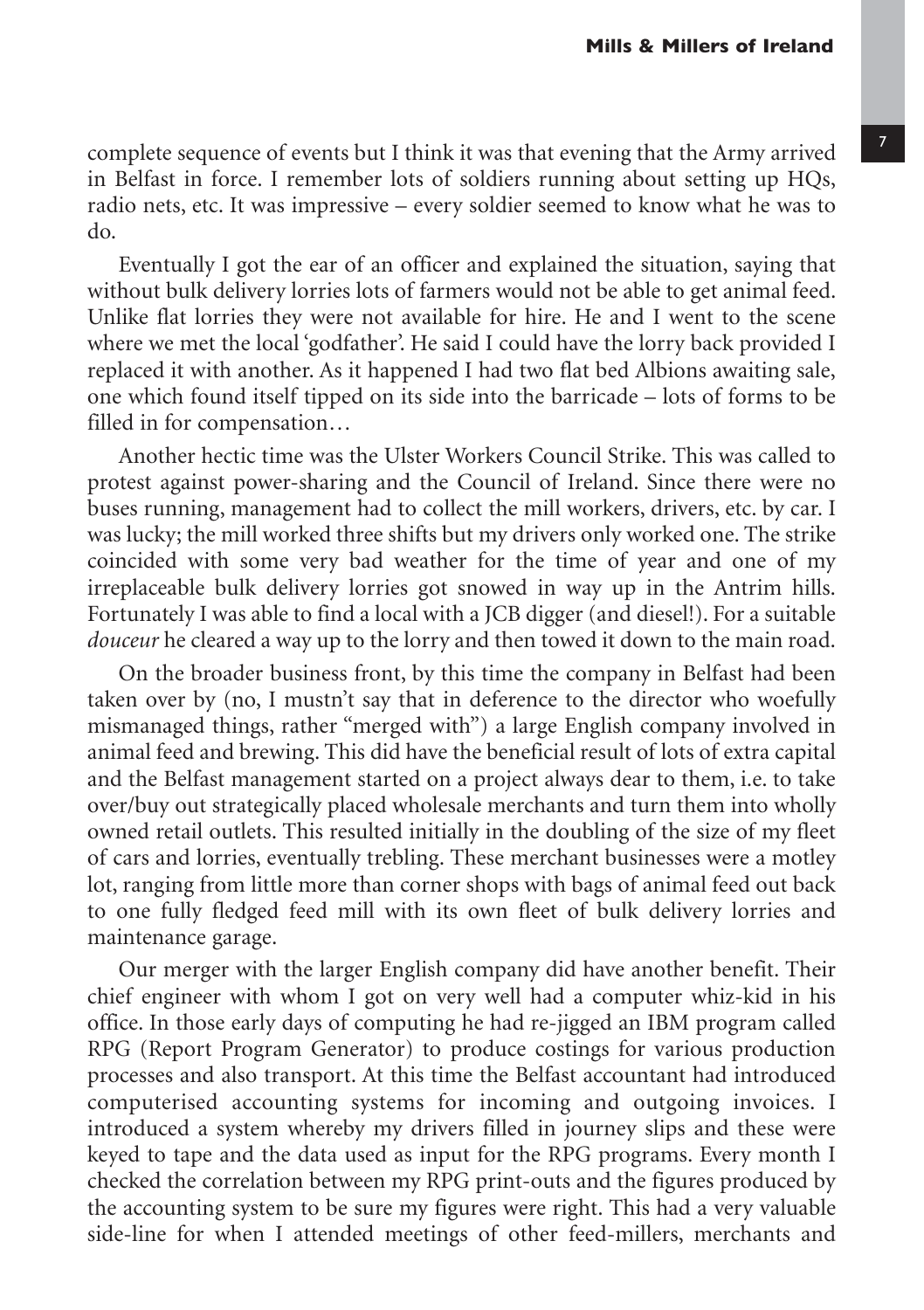hauliers' transport managers I was in the enviable position of knowing exactly how much my operation was costing. I usually kept very quiet while they discussed how they were going to review their haulage charges, e.g. the hardy perennial of how to strike the balance between time bounded short deliveries and mileage bounded long distance deliveries. The resultant 'official' figures were used to charge customers to whom I delivered feed and went onto the income side of my accounts.

One of the competitive advantages we had concerned poultry layers feed. A problem with this was potential segregation of the components of the feed. However I had introduced pressure-tanker bulk delivery lorries which minimized this problem and also had significant operating advantages over the tipping bulk delivery lorries. However they were expensive, could only be introduced gradually and had less volumetric capacity – not so good for pig meal. I had one articulated pressure-tanker which delivered 20 tons of layers feed to a farm in the outskirts of Belfast on Monday morning and then 25 tons to a customer near Ballymoney, about 50 miles away, in the afternoon. For the rest of the week the driver delivered the 25 tons to Ballymoney in the morning and then collected 20 tons of brewer's grains from Bushmills Whiskey in the afternoon on the way back to Belfast. A nice big earner!

As the retail operation gathered momentum a Retail Manager was appointed to whom I reported for the retail side of the operation. As the older vehicles become due for replacement I bought 32 ton Gross Vehicle Weight artics to distribute sacks of feed on pallets to the larger outlets. This also involved equipping these outlets with fork-lift trucks. For deliveries from the outlets I bought 3 ton Unladen Weight Bedford flatbeds which could carry 6 tons on three pallets. With the regulations then in force these could be driven by a driver who had only a car licence and the Transport and General Workers Union did not require that there be a helper along with the driver. This was a big saving and also provided a pool of drivers, the most competent of whom could be trained to Public Service Vehicle standard, as it was then called. When I left the company legislation was coming in to limit car licenced drivers to 7.5 tonne GVW lorries.



This would mean the 10 ton GVW Bedford drivers all needing PSV licences. However that was not my problem, said he selfishly!

*Minor 1000, by 1963 the Morris Minor was being advertised as the "first British car to pass the million". This happened in 1961 and 350 special Minor 1,000,000 were produced. The standard 2-door saloon was used by many companies as the sales reps car which helped considerably with the models popularity (possessive).*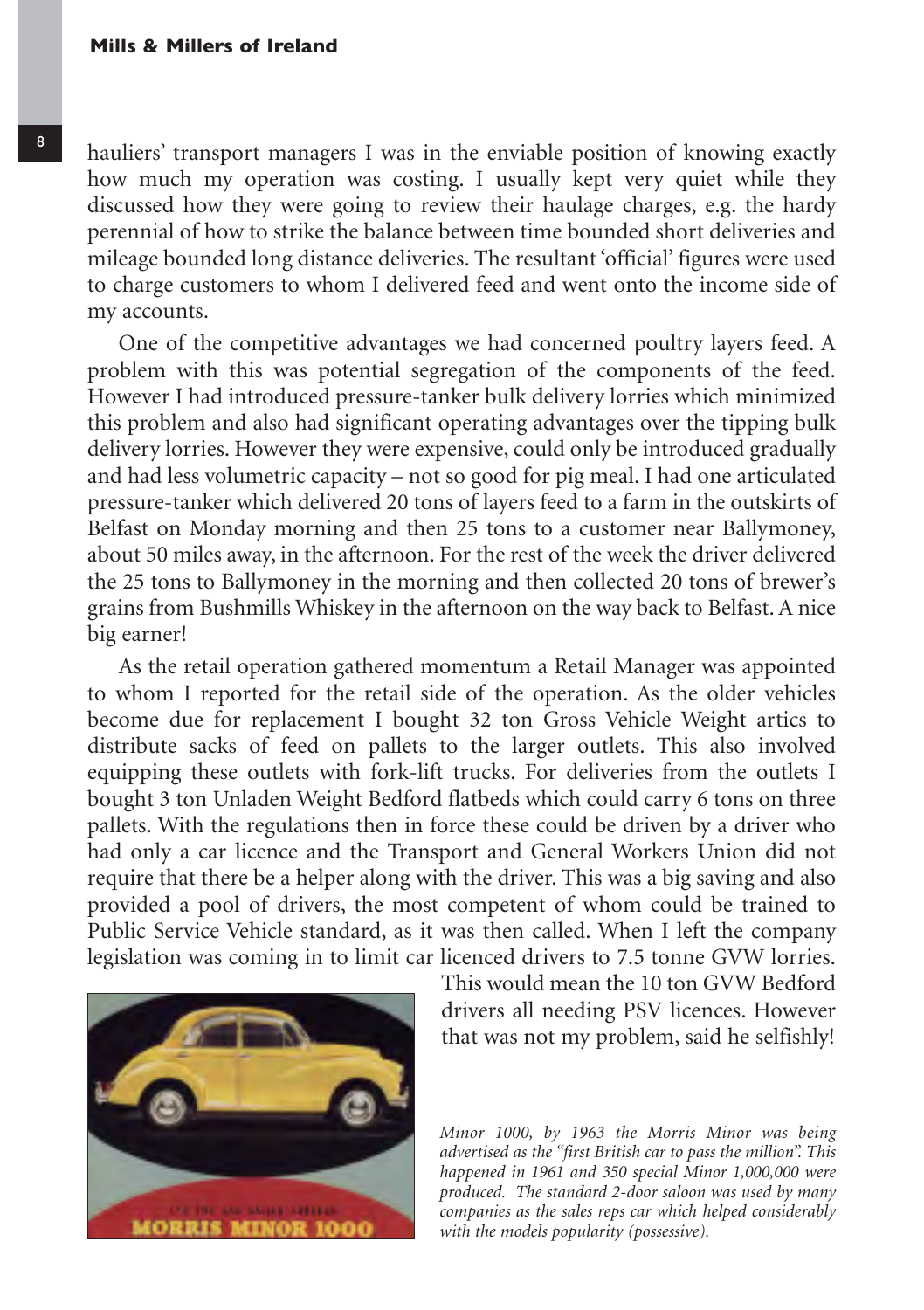### **Mills open to public - Year round**

| <b>COUNTY</b>   | NAME OF MILL                                                                                                                                                                                                                               | TYPE                                                    | WHEN OPEN                                                  |
|-----------------|--------------------------------------------------------------------------------------------------------------------------------------------------------------------------------------------------------------------------------------------|---------------------------------------------------------|------------------------------------------------------------|
| <b>ANTRIM</b>   | The Old Mill,<br>Dundonald<br>048 90485030                                                                                                                                                                                                 | Restaurant<br>Beetling/waterwheel<br>Linen & flour mill | All year<br>Mon-Sat                                        |
| Armagh          | Keady Mill &<br>Heritage Centre<br>048 37539928                                                                                                                                                                                            | Waterwheel                                              | All year<br>Mon-Fri<br>0900-1700                           |
| <b>DONEGAL</b>  | Tully Mill,<br>Ramelton<br>mfryer_kelsey@hotmail.com                                                                                                                                                                                       | Accommodation                                           |                                                            |
|                 | Tullyarvan Mill<br>Buncrana<br>074 9361613                                                                                                                                                                                                 | Enterprise,<br>Hostel & Cultural Centre                 |                                                            |
| DOWN            | Ulster Folk Museum<br>048 90428428                                                                                                                                                                                                         | Spade, corn, flax                                       | Mon-Sun<br>All Year                                        |
|                 | Ballydugan<br>048 44613654                                                                                                                                                                                                                 | Hotel & Conference<br>Centre                            |                                                            |
| DUBLIN          | Skerries Mills,<br>Skerries<br>www.skerriesmills.org                                                                                                                                                                                       | Watermill & Windmills,<br>Restaurant, Craft Shop        | Open 10.30<br>daily all year<br>(Xmas closure)             |
| <b>KILKENNY</b> | Mullin's Mill (Kells Mills)<br>056 7728255<br>(Kells Tourism)                                                                                                                                                                              | Corn (two mills,<br>one open)                           | 1000-1600 daily<br>in summer.<br>Closed weekends in winter |
| <b>MAYO</b>     | Foxford Woollen Mills<br>094 56756                                                                                                                                                                                                         | <i>Visitor centre</i>                                   | 1000-1800 daily                                            |
|                 | Glor Mill, Kiltimagh<br>094 9382184                                                                                                                                                                                                        | Studio/Gallery                                          |                                                            |
| TIPPERARY       | Fancroft<br>Kilmeaden. 0505 23020                                                                                                                                                                                                          | Millhouse & Gardens                                     | All year                                                   |
|                 | Mullinahone Mill<br>052 31516                                                                                                                                                                                                              | Threshing Museum                                        |                                                            |
| WESTMEATH       | Lockes Distillery,<br>Kilbeggan<br>0506 32134<br>www.lockesdistillerymuseum.com                                                                                                                                                            | Museum                                                  | All year                                                   |
| <b>WEXFORD</b>  | Tacumshin Windmill.                                                                                                                                                                                                                        | National Monument                                       | Key in nearby shop                                         |
|                 | Information as accurate as possible. Do ring ahead or check websites for opening times.<br>Area telephone codes from Eire to Northern Ireland commence with 048.<br>Within N. Ireland, codes revert to 028. We welcome updates from mills. |                                                         |                                                            |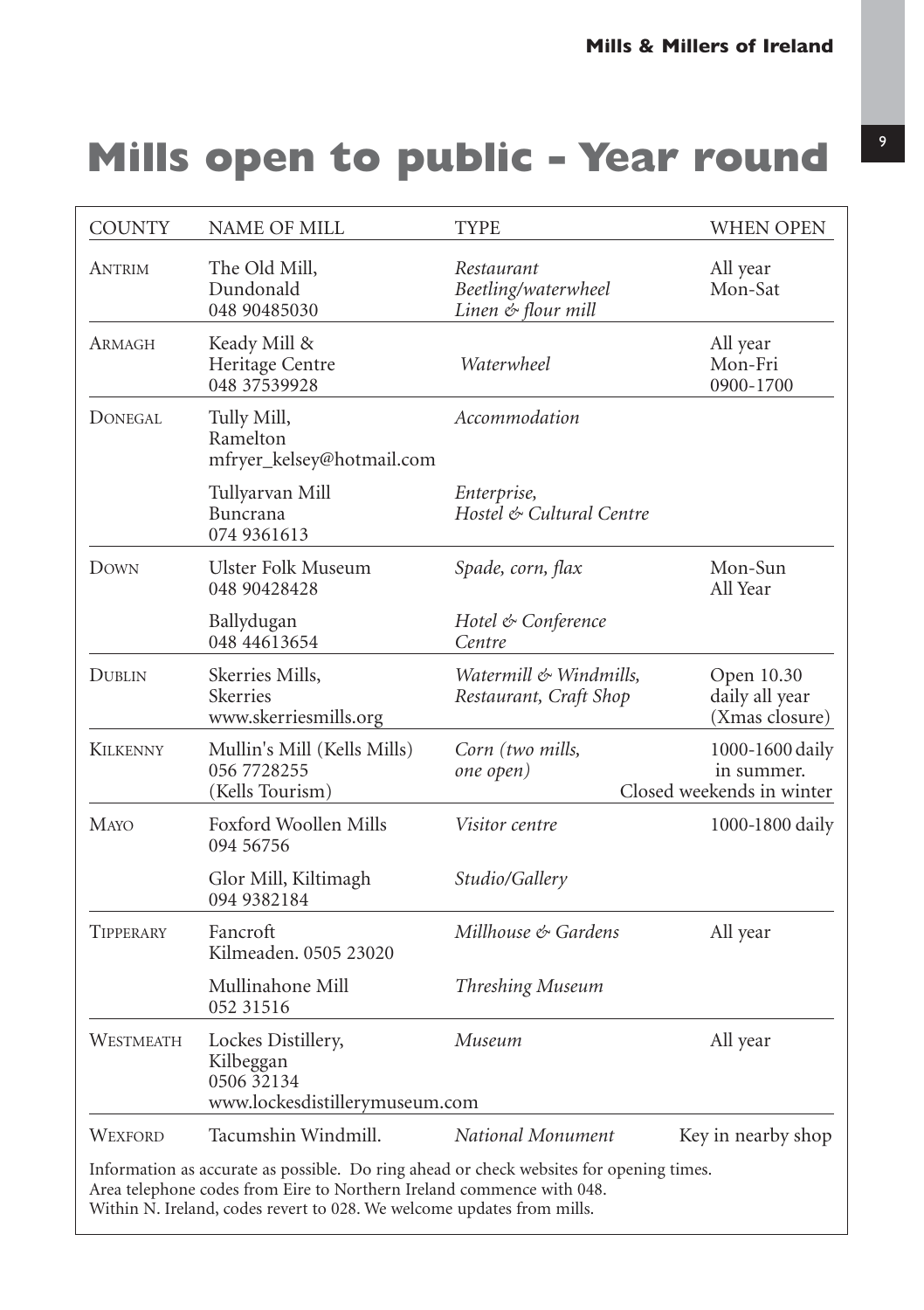A little bit of history was made this summer when twenty members of *Cymdeithas Melinau Cymru*, the Welsh Mills Society, visited Ireland. Founded in October 1984, WMS celebrated their 21st birthday last year and the trip to Ireland was planned as part of the celebrations.

The official visit - some arrived early and others stayed on - lasted only three days from 30 May to 1 June and as organisers on the ground, we tried to fit in as much as possible. Although chilly on day of arrival, the sun shone from then on.

The visit to Ireland was first mooted in the spring of 2005 and started to take real shape when Gerallt Nash, Chairman of WMS entered into communication earlier this year. Wales to Ireland is really but a hop – but with only two full days available for visits, Gerallt was easily persuaded to base the group in Balbriggan, County Dublin. There were mills in Balbriggan from the 18th century. At first, cotton, then grain. There was also the renowned hosiery business of Smyth & Company, manufacturers of 'Real Balbriggans'. Balbriggan had the added



*Members of Welsh Mills Society, MMOI members Margaret Walsh and Councillor May McKeon (centre front row).*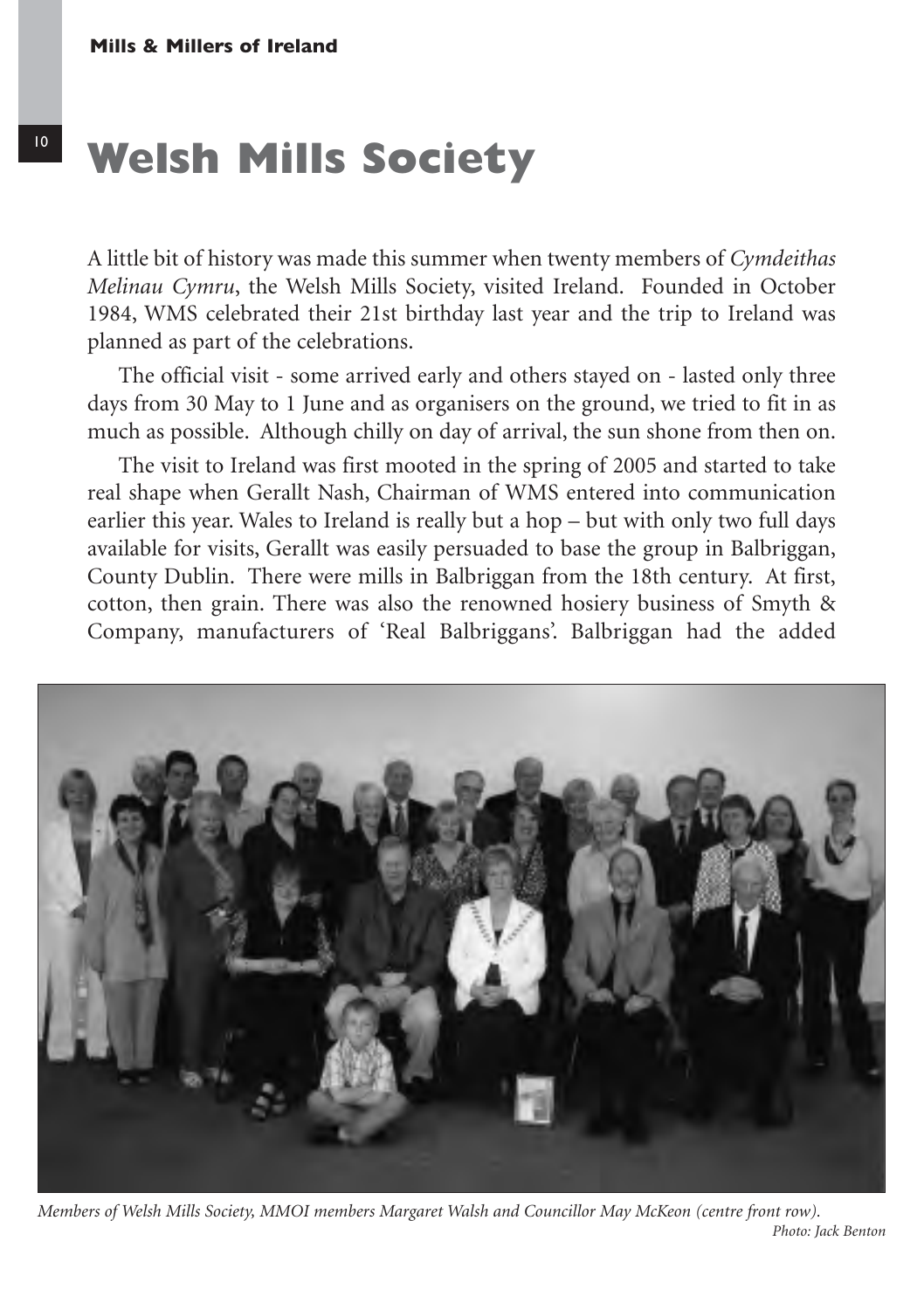advantage of being close to Dublin Airport, on a train line and on the coast. It is also in Fingal where the group could visit Skerries Mills and the not yet open to the public, Anna Liffey roller mill, where they were met by Michael Lynch of Fingal County Council and Norman Campion of the Industrial Heritage Association of Ireland. To complete the visit, William Hogg planned and led a visit of paper-mill sites on the Owendoher River in the south of the City.

Apart from these planned mill visits, as luck would have it, the WMS arrived to their hotel in Balbriggan on the night of a Jim Walsh presentation to Balbriggan & District Historical Society. Jim Walsh is senior librarian in Balbriggan Library and a past chair of the society. His illustrated presentation on the history of the town could not have been more appropriate for first time visitors. Knowing of the Welsh presence, he had delved deeply and delivered a fascinating talk effortlessly describing the historical and cultural links between Wales and Ireland.

Members of the Mills and Millers of Ireland, including Chairman James Tallon, his wife Nuala, Hon Treasurer Brian Friar Kelsey and his wife Maureen and William Hogg Life President- joined the WMS, on the second evening, firstly for a civic reception in the newly built Balbriggan Town Hall and then for dinner in the Bracken Court Hotel. Councillor May McKeon welcomed both the Welsh visitors and the Members of Mills & Millers of Ireland on behalf of Balbriggan Town Council and presented the town crest to Gerallt Nash. Both James Tallon and Gerallt Nash responded to Councillor McKeon's address. This was the first such group received in the new civic premises and the first civic welcome received by the Welsh Mills Society.

After a busy day and something of a late night, undaunted the group were ready at 9am for Jim Walsh's historic walkabout of Balbriggan. Jim was joined at the harbour by colleague Bairbre Curtis, an expert on the shipping disasters associated with the east coast. Official engagements ended on the third evening of the Welsh visit and a dinner generously hosted by Fingal County Council.

To sum up the visit, if one can, the overall feeling was that St David and St Patrick were one of a kind.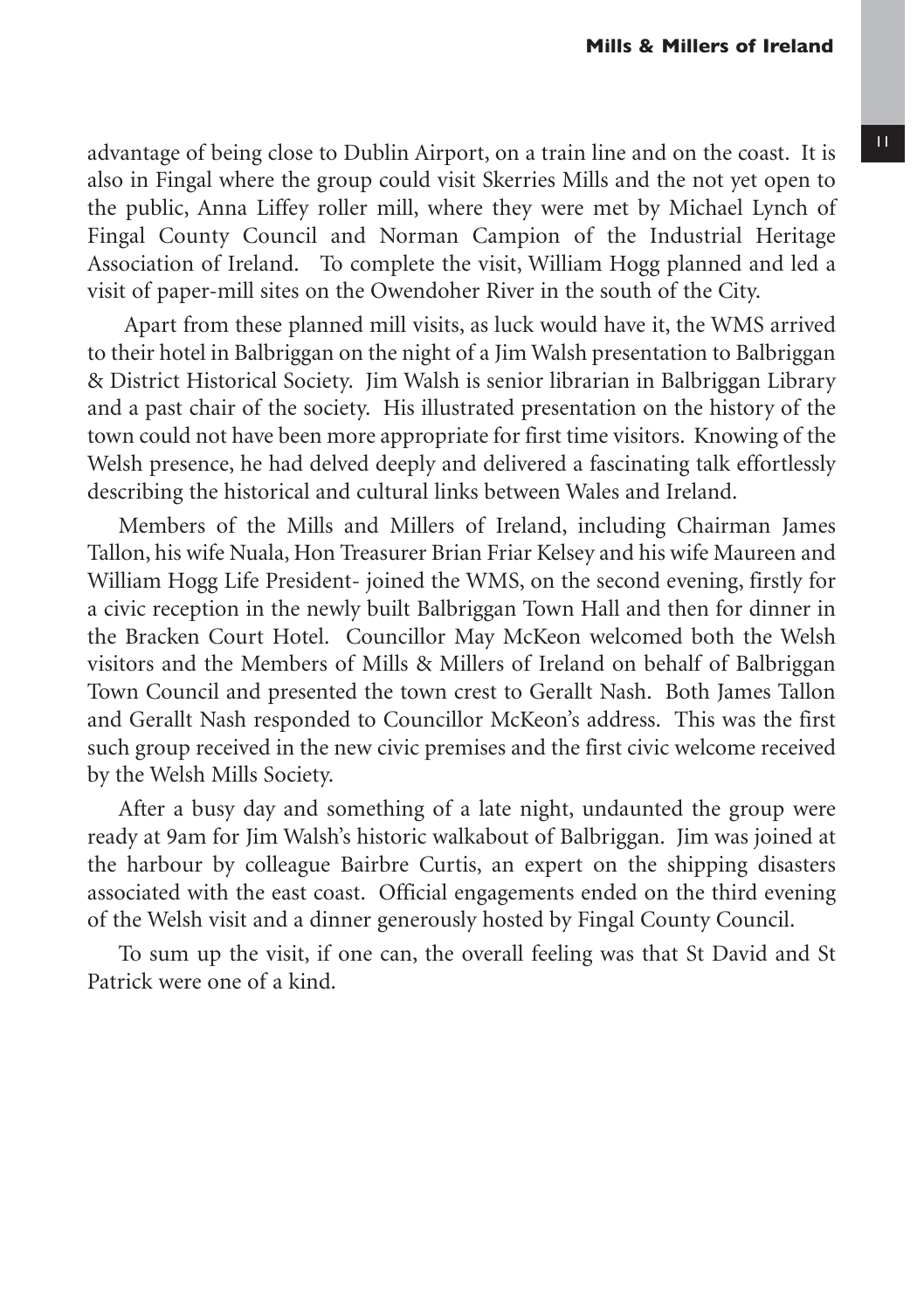### **Book review**

#### *La Pierre à Pain*

Millstone Quarries in France from the Middle Ages to the Industrial Revolution

Author *Alain Belmont*

Published by Grenoble University Press 2006

pug@pug.fr/www.pug.fr

Vol. 1 230pp Vol. 11 330pp €29 per volume

ISBN 2 7061 1305 7



To begin, two observations: firstly, thanks to Alain Belmont's writing style, this publication can be tackled by a motivated reader with a working knowledge of French; secondly the two volumes are written in such a way that they can be dipped into depending on the reader's area of interest.

Dr Alain Belmont's work on French millstone quarries is a major contribution to our knowledge of European civilisation, written by someone who champions the heritage of rural societies.

Volume 1 of this two volume publication is divided into two parts; part one comprises two chapters and traces the historical and technological development of mills and millstones; part two, in five chapters, concentrates on regional quarries e.g. in the Chartreuse and Dauphine regions where the author has widely excavated and consulted to establish the where, the how, the why of their development, their heyday and demise.

Volume 11, is also divided into two parts; part three in four chapters is entirely on the subject of La Ferte sous Jouarre, the major quarry sixty km east of Paris, referred to by the author as *The world capital of the millstone industry*. The final section, part four, focuses on the workforce; the craftsmen and labourers and some of the success stories of the entrepreneurs.

A rich bibliography concludes volume 2 listing thematically, the MSS, archaeological and printed sources. Also photographs from France and Sweden.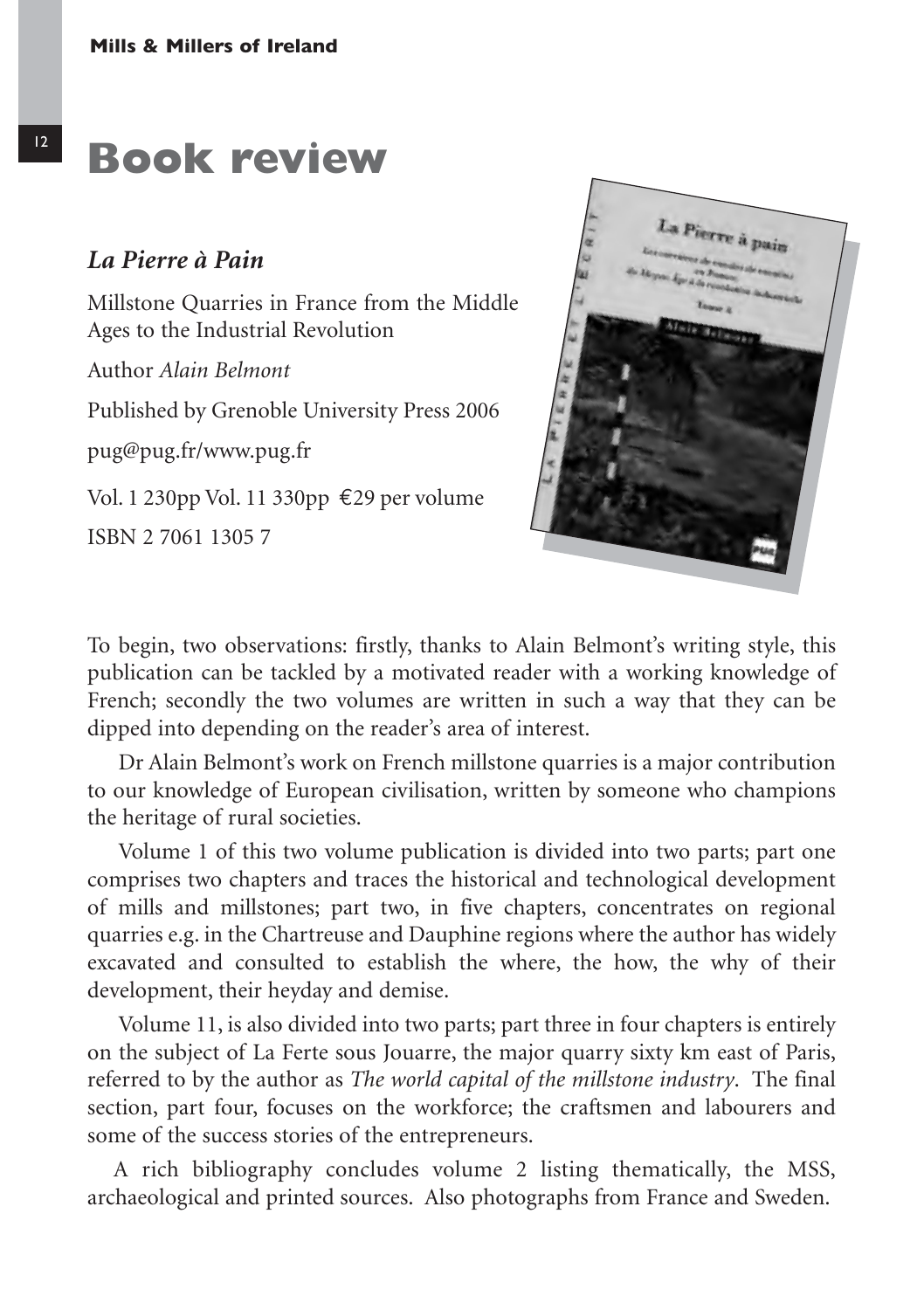### **The Millers & the mills of Ireland of about 1850**

#### **Introduction**

"Milling was not simply the grain trade … but rather the entire industrial scene of times past …" a strong statement from the introduction to William Hogg's *Millers and Mills of Ireland – a data base list 1700-1900* (Dublin 2005). This recent industrial past, of interest to the archaeologist, architect, economist, historian, sociologist – is here recorded and remembered. William Hogg spent many years of fruitful and painstaking research, compiling his data base. The Society of Mills and Millers of Ireland is honoured to be the repository of this archive, and through its newsletter and website, to begin to place the research in the public domain.

Just as his milling ancestors, William Hogg left nothing to chance. All available sources were examined. These include: mid 19th century Valuation Office Mill Books and Sir Richard Griffith's Valuation; Memorials of Deeds; Ordnance Survey maps and Ordnance Survey Memoirs; Architectural Archive records and site visit after site visit. The result is a county by county, parish by parish, townland by townland list of millers and mills – whether water or wind and whether corn, flax, beetling, woolen, paper, tuck or saw mills. The 2005 edition also gives an alphabetical list of all names of millers found.

Hereafter is presented a small sample for County Galway, illustrating the quality of the research and the wealth of information available. Due to the size of this publication, only some of the database headings can be included. It is hoped over the coming editions of *Grist to the Mill* to publish data for other counties and to dip into other headings.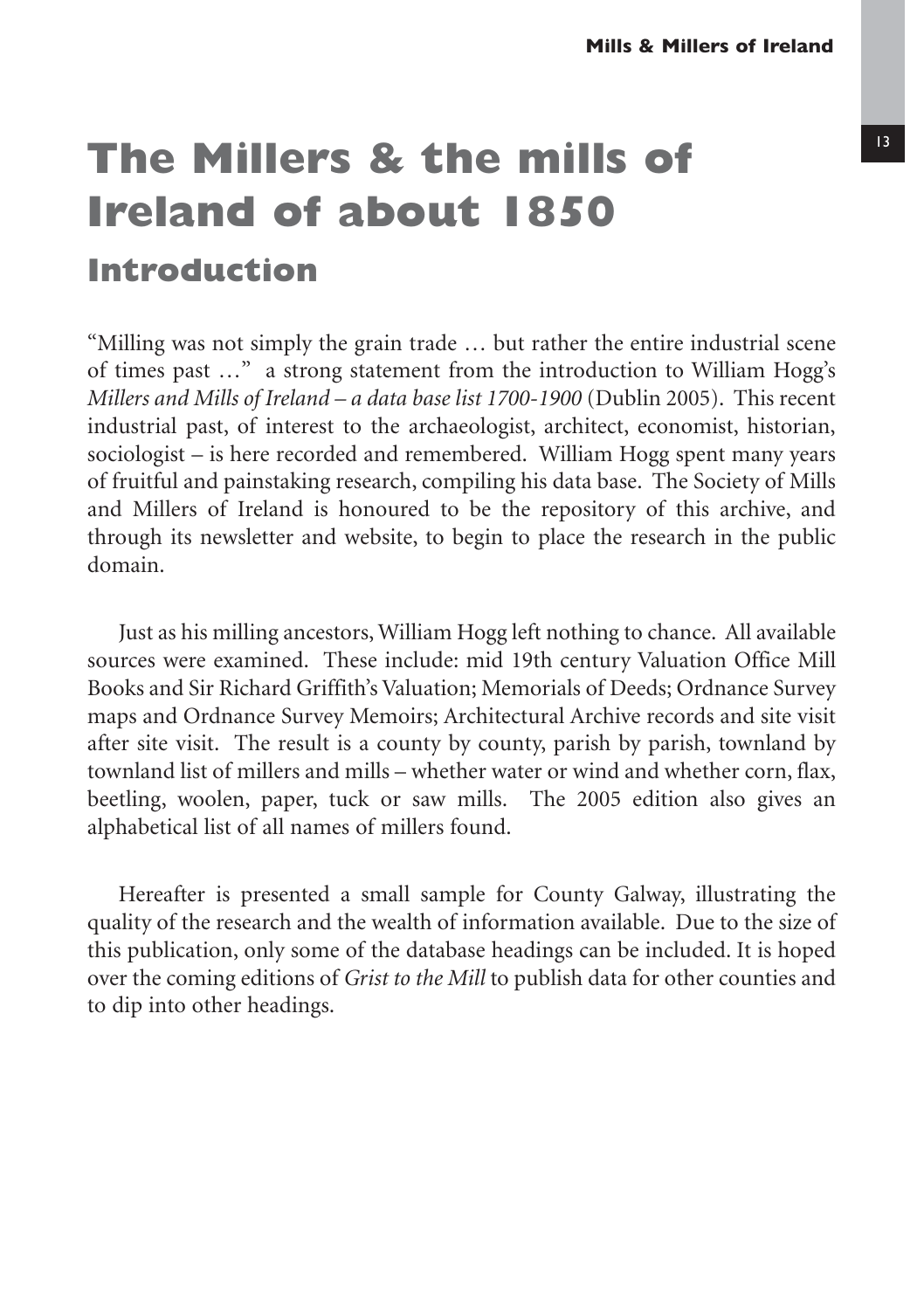### **The Millers & The Mills of Ireland of about 1850**

#### **Listed in data-base form**

**INTRODUCTION** This list form publication is a printout of a data-base document. Each county section is sorted A/Z with TOWNLAND as main heading and the index is sorted A/Z under name of MILLER. As it is impossible without first hand knowledge to know how may mills existed at a townland it is therefore appropriate to show each record source detail separately rather than amalgamate those which might refer to the same mill. Accordingly, each mill record located in any source has been given a separate line.

#### **INFORMATION CONCERNING SOME OF THE HEADINGS USED IN THE DATABASE:**

**TOWNLAND** Though many townland names are no longer spoken of today they were formerly extensively used and our archival records have been based on the system of Barony, Parish and Townland. Townlands varied considerably in size, sometimes under 50 acres and up to and over 1,000 acres. Many names have changed over the years and may now be presented in different ways, which can make recognition difficult.

**MILLER** In property records the name was usually that of the proprietor or lessee, who may or may not also have been the miller.

**TYPE** Those listed cover the range of industrial activity found through Ireland, though mining and seashore activities are not included. Description and information on lesser known milling operations is located in *The Millers & The Mills of Ireland of about 1850*. (Published 1997, reprinted 2000.)

**HOUSE** In each case the first set of dimensions given is for the **mill** building, detail for others (if provided) including dwelling, may follow. **NB:** The detail provided is Val. Office House Books is most useful. Each county record ends with a separate list of the (hidden) detail occurring in the database list under the **HOUSE** heading.

**ESTAB.** Establishment date may be given but it is difficult to obtain this for the majority of mill buildings until its original history is located.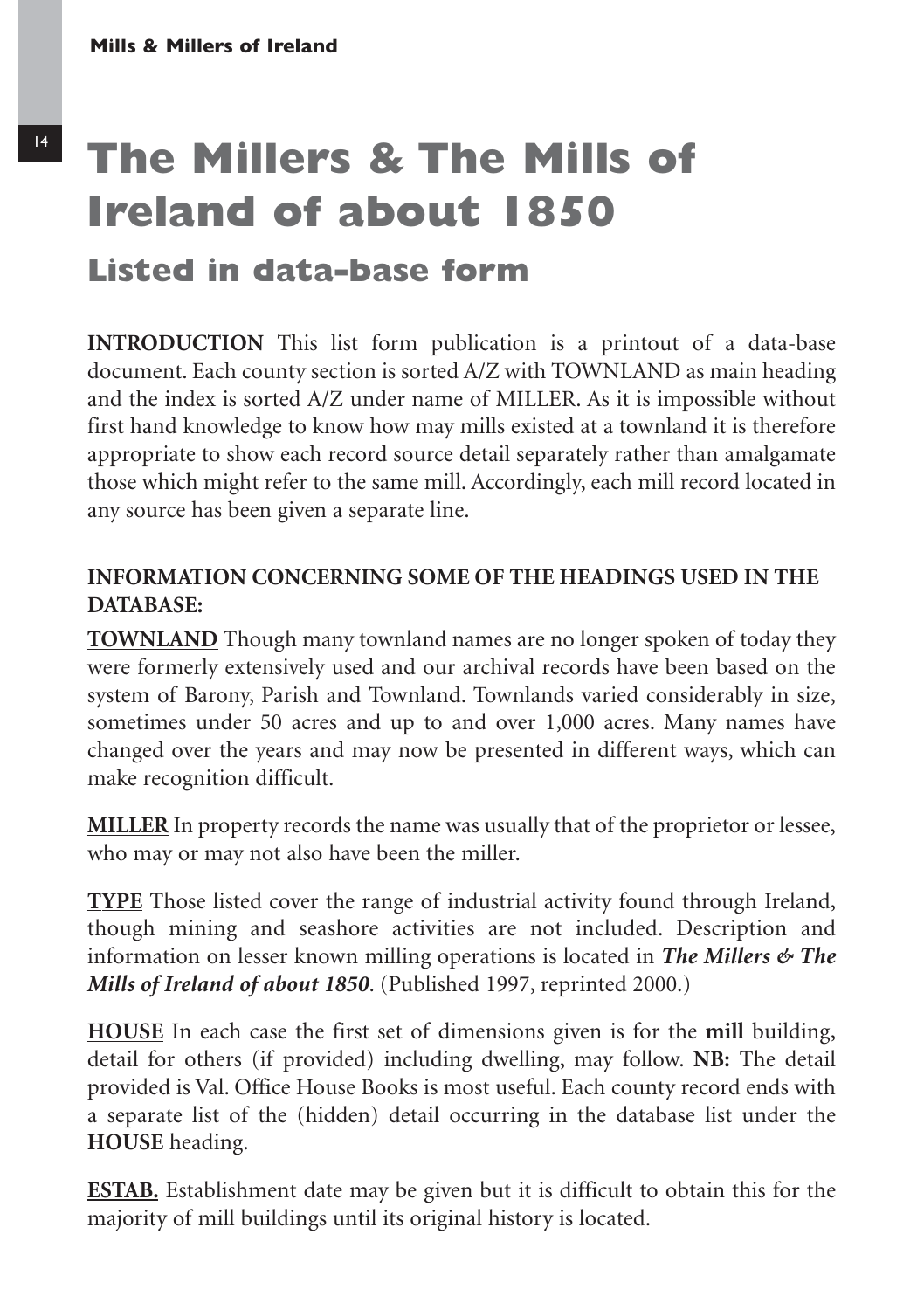**WHEEL etc.** Initial figures are feet and inch measurements of: wheel diameter, breadth of wheel (or bucket) and fall of water. The type of wheel may be noted and detail of mill stones or other equipment driven by the water wheel of mills of a non-grinding variety. In lists printed from the database, column width is inadequate to carry the sometimes extensive detail, spill-over (:) is indicated (and is available) in database form view under headings: '**HOUSE** & **WHEEL etc.**'

#### **Record. Abbreviations used under this heading are:-**

- **vmb/** = Valuation Office Mill Book, dated usually from 1835 to 1840 or as specified.
- **gr/** = Sir Richard Griffith's Primary Valuations, dated from 1848 to 1858.
- **dd/** = Memorials of Deeds at Registry of Deeds, Dublin. The references specify book number, page and deed number. Date is that of the legal transaction.
- **1" os/** = A record from the early series 1" per mile Ordnance Survey map originating about 1835, later revised, and usually printed about 1902.
- **6" os/** = Site locations noted from 6" per mile Ordnance Survey maps 1835 series.
- **osm/** = Record from Ordnance Survey Memoirs, i.e. notes taken by secretaries employed by the Officers who created the early OS maps.
- **hob/** = Valuation Office House Book, a primary book of Griffith's Valuation referred to above. Reference numbers vary according to the archival source.
- **p (etc.)** = A photograph is available in a Collection, famous or private (the abbreviations denote :) W.A. Green, R.J. Walsh, W.A. McCutcheon, W.E. Hogg.
- other Report of survey found in : **iaa**/ = The Irish Architectural Archieve; **aii/**  $=$  a record in the Architectural Inventory of Ireland; **sv/(xx)** providing initials of the surveyor also date = private survey or MMOI members' survey; **lic./no.** = 1963 report to Oireachtras of wheat milling licence holders (& tonnage.)

**ACKNOWLEDGEMENTS:** Reference is made to acknowledgements in *The Millers & Mills of Ireland of about 1850*, of the co-operation and approvals granted for the use of an abundance of detail collected and used by the publisher, at National Archives, Dublin, Public Record Office of Northern Ireland, Royal Irish Academy, Dublin, National Library of Ireland, Registry of Deeds, Dublin, and other sources.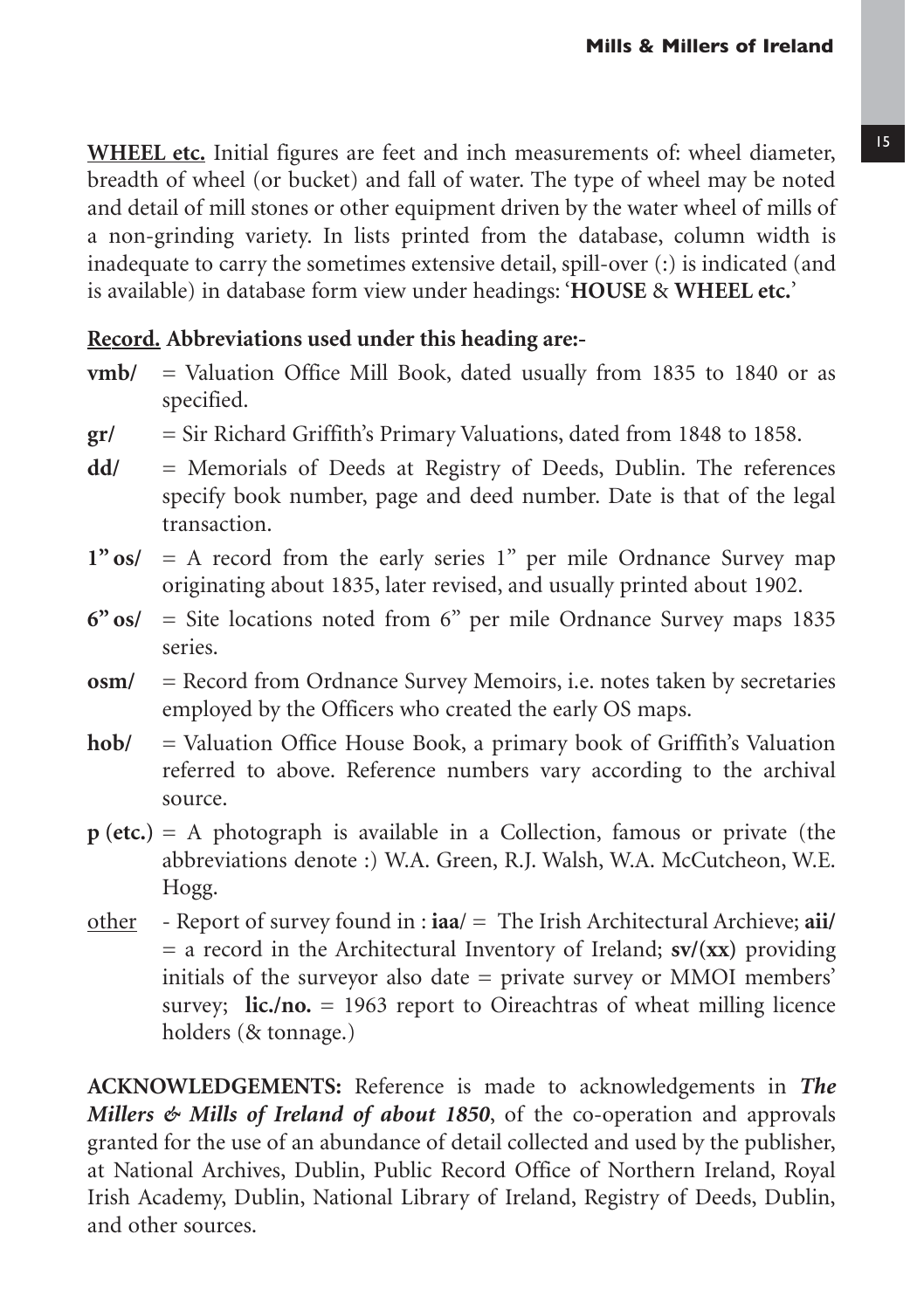| <b>DAYTAW #02</b> | County Galway Mill List<br>Viller | TI <sub>7</sub> E  | <b>WHEEL</b>                                            |             | Record: ref  |
|-------------------|-----------------------------------|--------------------|---------------------------------------------------------|-------------|--------------|
| Abbert Demesne    | Cavanagh Thomas                   | tuck               | 12x2x1. 1 stock & 2 arms each 4ft 5in dia               | vmb/19      |              |
|                   | Cavanagh Thomas                   | COFFT              | 12x2x4 destroved by fire                                | ymb/ 19     |              |
| Abbey             | Bell William                      | corn & kiln        |                                                         | Ğ           |              |
| Addergooiemore    |                                   | corn               |                                                         | 6"os/ 17    |              |
|                   | Corcoram Augustus                 | corn & luck        | 1262                                                    | ymb/19      |              |
| Acquire More      | Donoghue                          | corn               |                                                         |             | sv/ff GBowie |
|                   | Donoghue James                    | corn & tuck        | 13x2x8 1 stock & 2 arms                                 | ymbi        | ÷.           |
|                   | Donohoe James                     | ğuok               |                                                         | ā           |              |
| Achalateeve       |                                   | mait kuin          |                                                         | 6"08/       | ę            |
| Aghloragh         | Tierney J & Far                   | Ī                  |                                                         | ā           |              |
| Ahascragh         | Bell Samuel                       | poor               | 16x3x6                                                  | ymb/        | g            |
|                   | Farrell                           | com                |                                                         | soft        | GBowne       |
| Ahascragh Town    | Alexander Samuel                  | com                | 15.8x3.6x6. com mill W 16.6 wood float boards 7ft x 2ft | habí        | 5.2727       |
|                   | Rathbourne & Hugh                 | com & kiln         |                                                         | hobi'       | 52728        |
| Alleendarra       | Magure Denis                      | corn & kiln        |                                                         |             |              |
| Allypolla         |                                   | corn & pond        |                                                         | <b>Pos/</b> | 116          |
|                   | Kelly Patrick                     | corn & kiln        |                                                         | ā           |              |
| Anneghbeg         | <b>Burke Martin</b>               | corn               | 10x2x4                                                  | vmb/.       | 雲            |
|                   | Cleary James                      | barm               |                                                         | ä           |              |
| Ardbear           | Creighton Abrah                   | corn & tuck        | 13x2x6 & 1 call of wash feet                            | ymbl        | a            |
| Athenny           | Fleming Margare                   | corn               |                                                         | ä           |              |
| Athenry Town      | Browne                            | millis             |                                                         | Ì           | 875 245      |
|                   | Burke Bartholomew                 | Castle Mill        | 10x3x5                                                  | ğ           | 1878 16      |
|                   | Burke Bartholomew                 | corn               | 10x3x5                                                  | ymb/        | e            |
|                   | Irvine Elizabeth                  | <b>Castle Mill</b> |                                                         | dar         | 1898 32      |

**County Galway**

16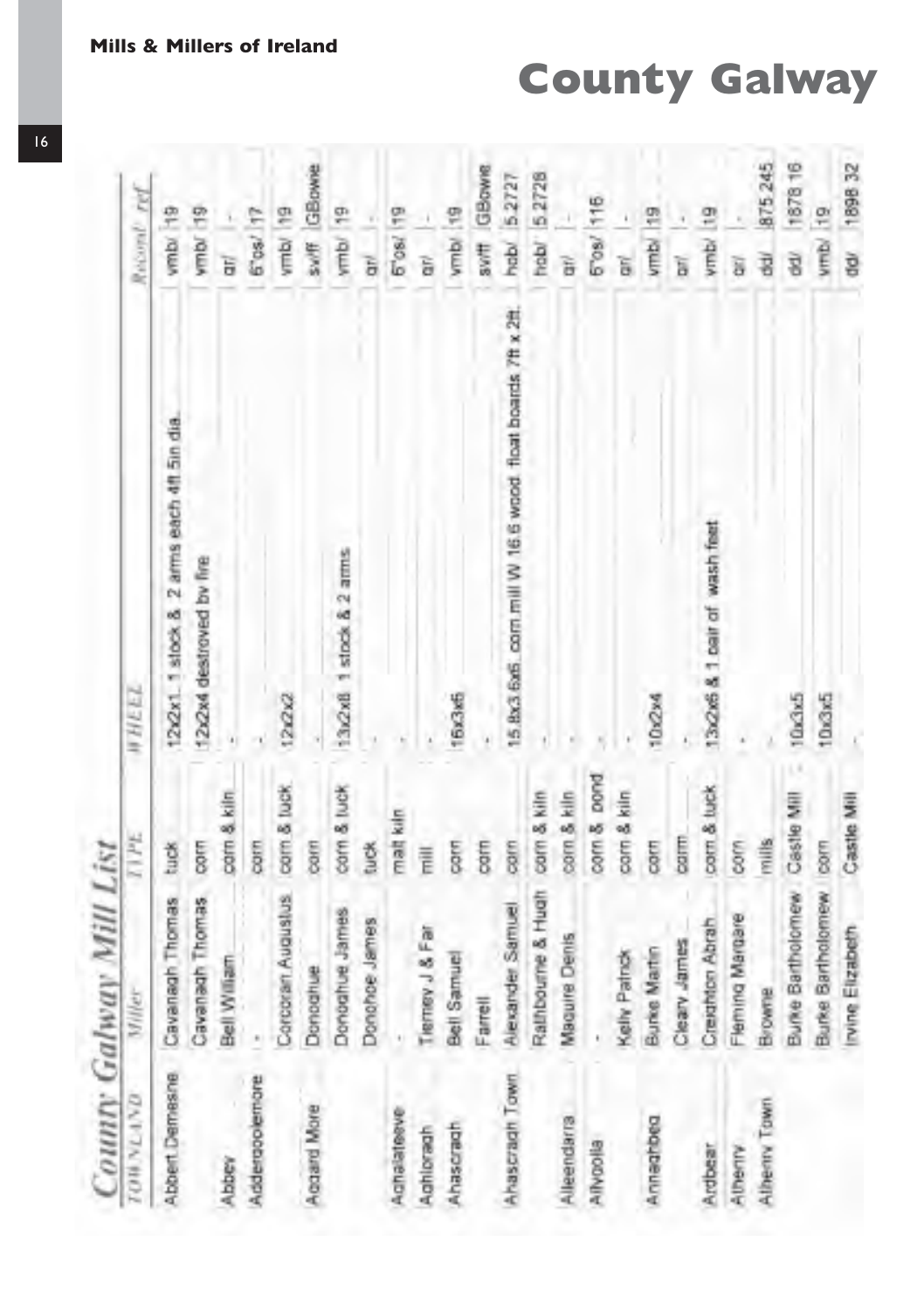|               | Martin Peter J        | $\frac{1}{k}$   |                          | g              | 1842 21      |
|---------------|-----------------------|-----------------|--------------------------|----------------|--------------|
|               | Meldon Joseph         | Castle Mill     |                          | ğ              | 1897 59      |
|               | Nat. Building         | The Com Mill    |                          | $\overline{g}$ | 188132       |
| Attitivnn     | Concennon Francis     | com             |                          | ă              |              |
|               | Concannon John        | porn            | 10x1x10                  | ymb/ 19        |              |
| Attiregan     | - near Ahascragh      | Ē               |                          | 105 197        |              |
|               | Rafferty Thomas       | com & kiln      |                          | gr.            |              |
| Aucloageen    | Nade Patrick          | $\frac{1}{2}$   | 14x4x4                   | ymb/19         |              |
| Balinastack   | McDonagh              | com             | all wooden with buckets. |                | sviff GBowie |
| Ballinderry   | Burke James U         | corn & kiln     |                          | B              |              |
| Ballingarry   | Givnn Thomas          | com & kiln      |                          | 196            |              |
|               | Killeen Edward        | hour            | 14x4x5                   | ymb/19         |              |
| Ballinlass    | Daly Patrick          | corn & tuck     |                          | $\frac{1}{2}$  |              |
| Balloly Kelly | Prendergast John      | Corm            | 3x2x - under-shot        | vmb/19         |              |
| Ballybaun     | Claribrack Lord       | com             | 14x5x6                   | vmb/           | 멷            |
|               | Cloribtock Lord       | Pour, corn. kil |                          | ā              |              |
| Ballycahill   | <b>M'Dermot Bryan</b> | poor            | 20202                    | <b>VITIDI</b>  |              |
|               | M Demot Bryan         | com & tuck      | 11/2/2 1 pair of combs   | wmb/.          | ÷.           |
| Ballyfruit    | Phew Patrick          | poor            | 14s2x4                   | er /dmy        |              |
| Ballyoalraun  | Rowland John          | corn & kiln     | 126263                   | vmb/19         |              |
|               | Rowland John          | tuck            | not in use               | vmb/ 19        |              |
| Ballyqasty    | Nevin Michael         | corn            |                          | ymb/19         |              |
|               | Nevin Patrick         | com & tuck      |                          | ă              |              |
| Ballygowan    | Firm John             | corn & kilns    |                          | à              |              |
|               |                       |                 |                          |                |              |

A SAMPLE PAGE TAKEN FROM THE 1850 RECORD OF COUNTY GALWAY MILLS (selected detail.)

**Mills & Millers of Ireland**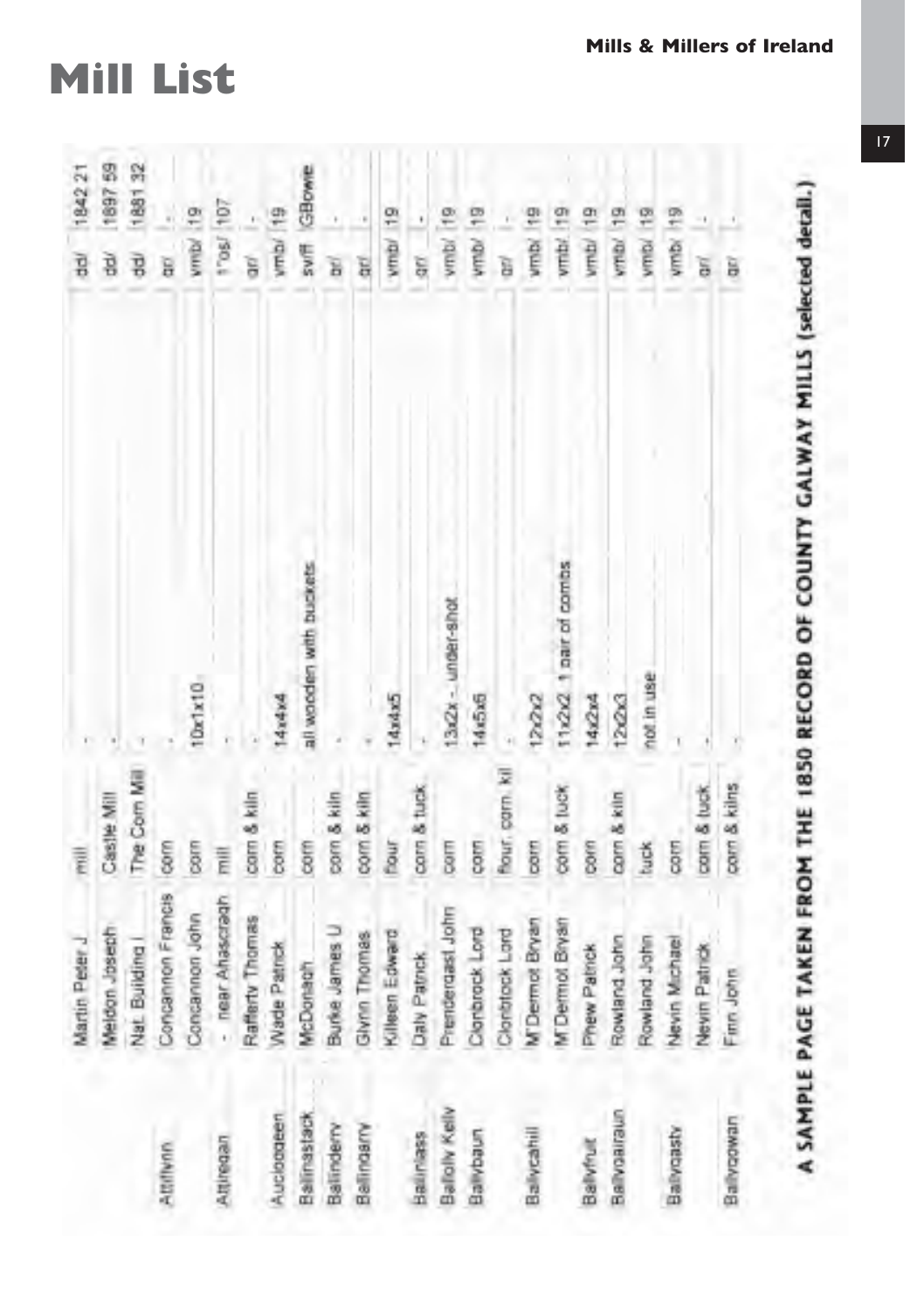### **Early Mediaeval Mills in Ashbourne, Co.Meath**

Raystown, a small townland southwest of Ashbourne and now under the new bypass road was an undiscovered early mediaeval site dating to the fifth century AD. Extensive amounts of material have been discovered along the new N2 road route but at Raystown there was a large circular cemetery, extensive cereal production of oats, wheat, barley and rye, corn drying kilns and then milling operations. The remains of eight watermills have been excavated along with their watercourses.

This site would not immediately strike you as suitable for a watermill of any description, there is no obvious water supply or reasonable drop to provide a suitable head. There is a low ridge to the site directly between the distant water source and the mill sites. But the builders put a hugh effort into digging head races to bring water from a tributary of the Broadmeadow river, about 1 Km to the site giving approximately 2metres of fall through the mills before dropping into a shorter tail race which returned the water to the Broadmeadow system.

From carbon dating the remaining mill timbers they age between AD 660 to 782 up to AD 887 to 1017 between the different mills, yet carbon dating on other items indicate that the site was still in use in the mid twelfth century.

Due to their siting, some of the mills are directly in the same line of water supply, and also the age range shown means that different mills were active at different times.

The majority of the mills appear to be of the horizontal type as shown in the attached sketch. These were small square two storey buildings, timber framed with perhaps rubble stone infill on the lower floor or undercroft. The horizontal paddle wheel directly driving the small pair of millstones on the upper level. The water being directed from the dam to the paddle wheel by a timber pipe or flume.

At Raystown only the frame base timbers survive but they do show mortises at the corners to allow for the upright timbers, a notch for probably the flume and in one the bridge sole complete with stone bearing for the wheel shaft.



*Sketch of how a horizontal mill may have looked by Simon Dick of CRDS Ltd.*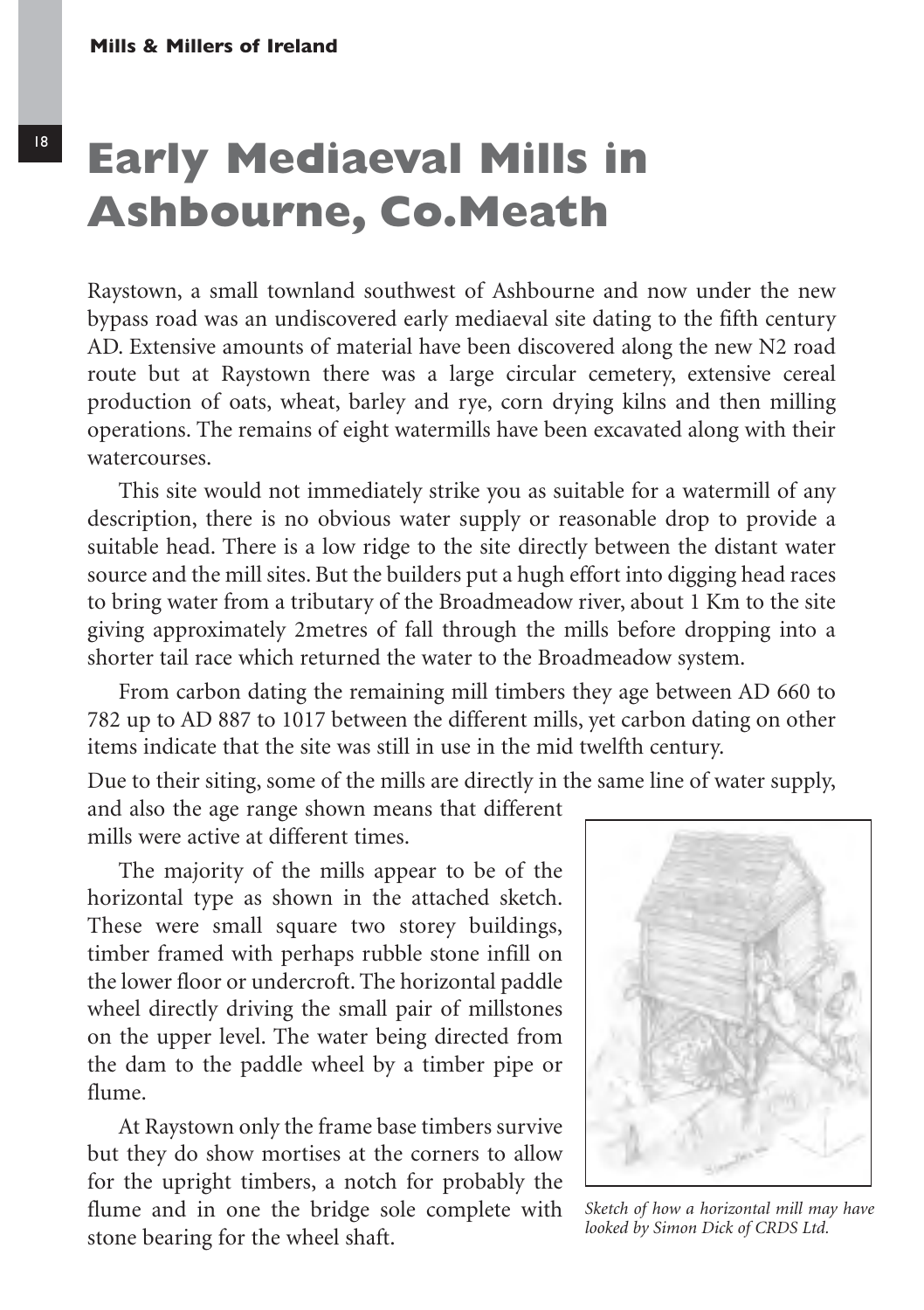No flumes, wheels or millstones were discovered.

One of the earlier mills immediately adjacent to later mill, does not have the flume or bridge sole notches indicating perhaps that this was not a horizontal but vertical or Roman type mill. Then because it was not successful or not preferred it was replaced by the horizontal type but using the same water supply.

The Raystown site covering approximately 10 acres was occupied for 500 years up to the time of the Anglo-Norman invasion after which the site disappears out of use and history.

The site produced a large amount of milled cereal for use perhaps at the Royal site at Lagore crannog about 7 Km distant, but with the arrival of the Normans the centres of power shifted and these sites became redundant. The valuable mill parts such as stones and wheels were removed and the site returned to the earth.

The concentration of milling on a site which does not seem to be monastic, defensive or situated near the coast is very unusual. The tremendous effort required by the builders to obtain working mills in a seemingly unsuitable place which then probably became one of the main reasons for staying with the site for 500 years. Many of the horizontal mills discovered by archaeology in the last century are sited in such locations.



*Aerial shot of 3 mill sites with accompanying water courses, photograph by Hawkeye for CRDS Ltd*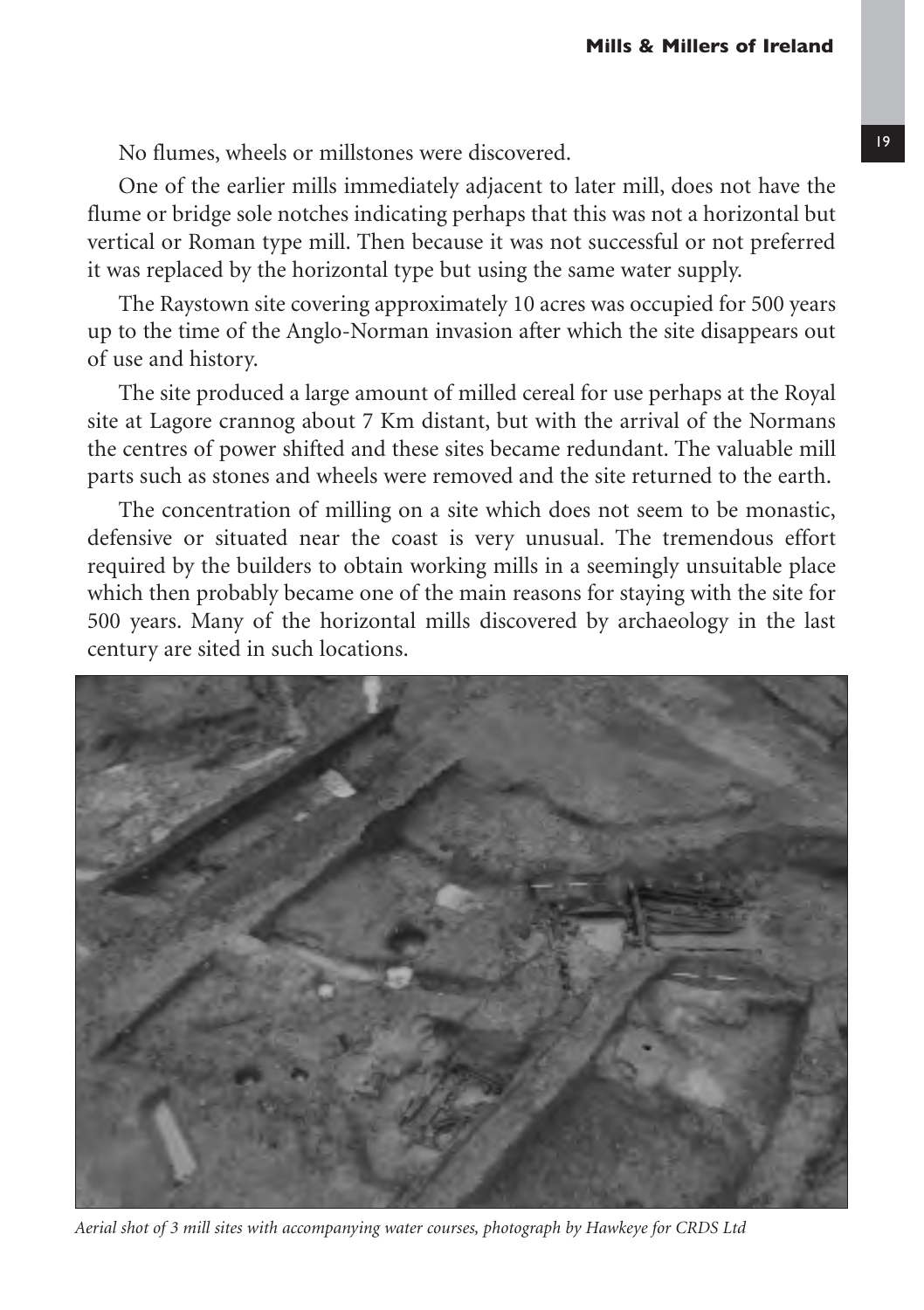

*Closer shot of possible vertical mill in foreground replaced by later horizontal mill fed by same water course, photo by CRDS Ltd*

Certainly the site discoveries add new dimensions to what was previously known about early powered milling in Ireland and when further thought and examination goes into the findings more knowledge will be added.

Without the building of the new N2 road we would not have known anything of Raystown.

*Simon Lancaster.*

*My thanks to Matthew Seaver, Archaeologist and project manager with CRDS Ltd, for taking the time to talk to me about this site and his thoughts behind the finds.*

*Thank you to CRDS Ltd for the use of their pictures.*

*For further reading see Archaeology Ireland, Winter 2005, article 'Run of the mill?'. A more detailed article will be available in the forthcoming NRA Monograph 3-Proceedings of Seminar on New Archaeological Discoveries on Irish Road Projects-September 2006 and in British Archaeology, Mar/Apr Edition 2006-08-02 See also Irish flour milling chapter 1,'The development of Milling Technology in Ireland' by Colin Rynne.*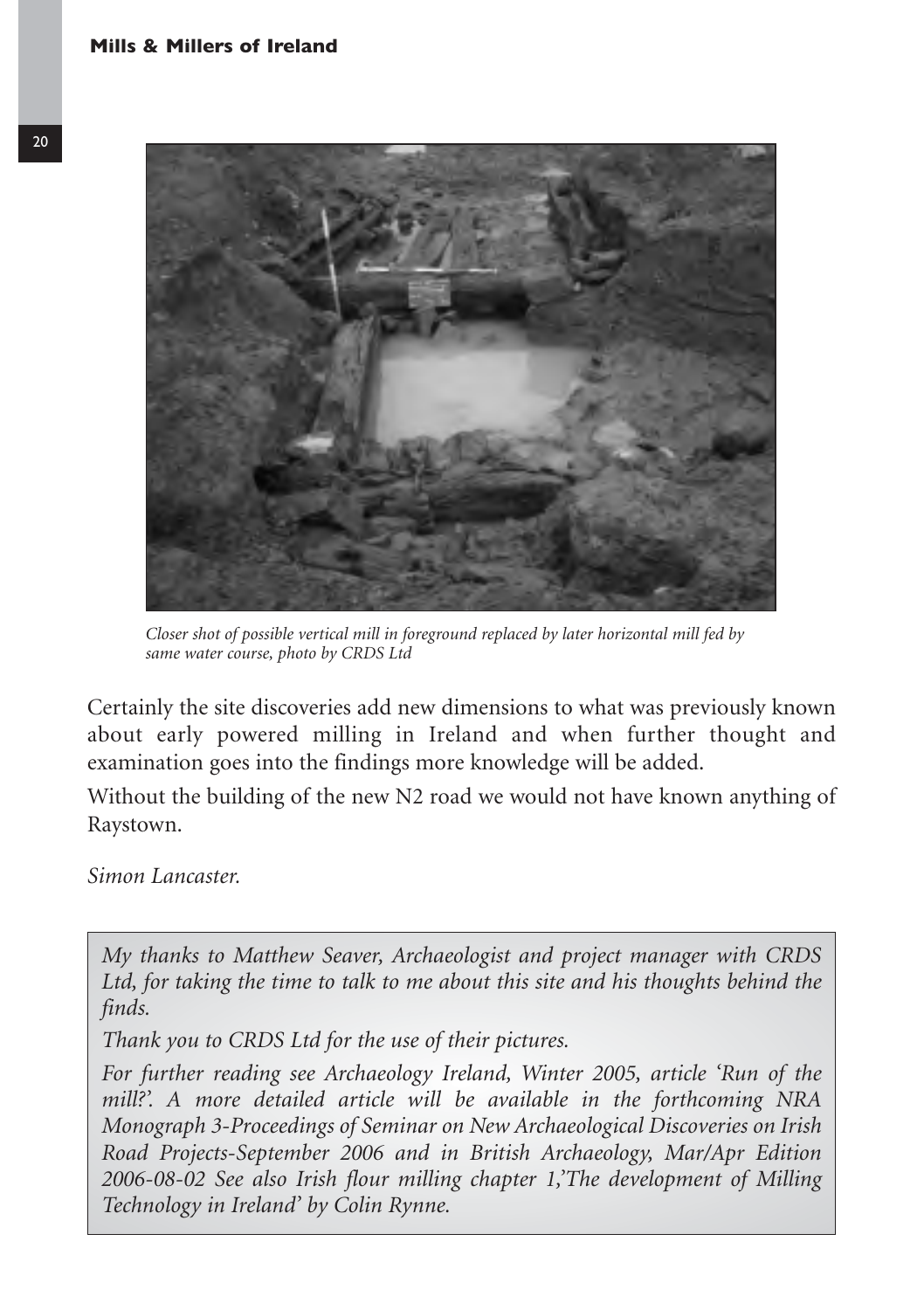### **A Short History of the Sussex**

**Mills Group** *MMOI is in contact with the Sussex Mills Group thanks to Robin Jones, Newsletter Editor. Robin has been good enough to let us know something about the Group.*

The **Sussex Mills Group** (SMG) was initiated by Ron Martin of the Sussex Industrial Archaeology Society (SIAS) in **October 1988**, when at a SIAS Committee Meeting the formation of the Group was approved. The idea of the group, run as a sub committee, was to represent Wind and Watermill Societies, owners and other interested individuals.

On **13th December 1988** the inaugural meeting of the Group took place at the British Engineerium in Hove, with 50 people attending and 16 mills being represented. Frank Gregory was elected Chairman and Don Cox as Secretary. A Steering Committee was formed of Peter Hill, Jonathon Minns, Peter Pearce, Brian Pike, C. Potten and Simon Potter. At the meeting the title of the Group was agreed and it would operate using the constitution of SIAS as its rules and guidelines.

The first AGM of the Group was on **12th January 1990**, when a full committee was formed and the aims of the Group declared. At the second AGM on the **1st February 1991**, Frank Gregory decided to stand down as Chairman and Brian Pike was elected in his place. During **1991** it was decided to produce a Sussex Mills Tea Towel as a promotional item for selling at Sussex Mills and to date 4,800 have been sold raising £4,800 for the participating mills. The other promotional item that was introduced later was a set of postcards and notelets showing Sussex Mills.

In **October 1997**, Brian Pike stepped down as Chairman and Peter Hill was elected in his place and Peter is still the current Chairman. **1998** was a sad year for Sussex Mills as Frank Gregory died. Frank did so much for Sussex Mills as he was an expert on the subject. He gave much assistance to many mills as this was the period when mills were being restored and preserved in many parts of Sussex.

In **April 1999** the Dusty Miller Passport scheme was launched in Sussex encouraging the younger generation to visit our milling heritage. H. E. S. Simmons was a historian who methodically surveyed all the watermills and windmills in Sussex during the 1920s and 1930s. His collection was reproduced in **October 2000** and now forms a very useful reference at West Blatchington Windmill.

Up until **July 2001**, news about Sussex Mills was published as an insert in the quarterly SIAS Newsletter, although it was edited by Don Cox. In **April 2001** Robin Jones took over as Editor. The following issue was published as a separate Newsletter and is being improved all the time, one of the main enhancements has been the inclusion of photographs.

In **March 2005**, Don Cox resigned as Secretary and Brian Pike took over the post.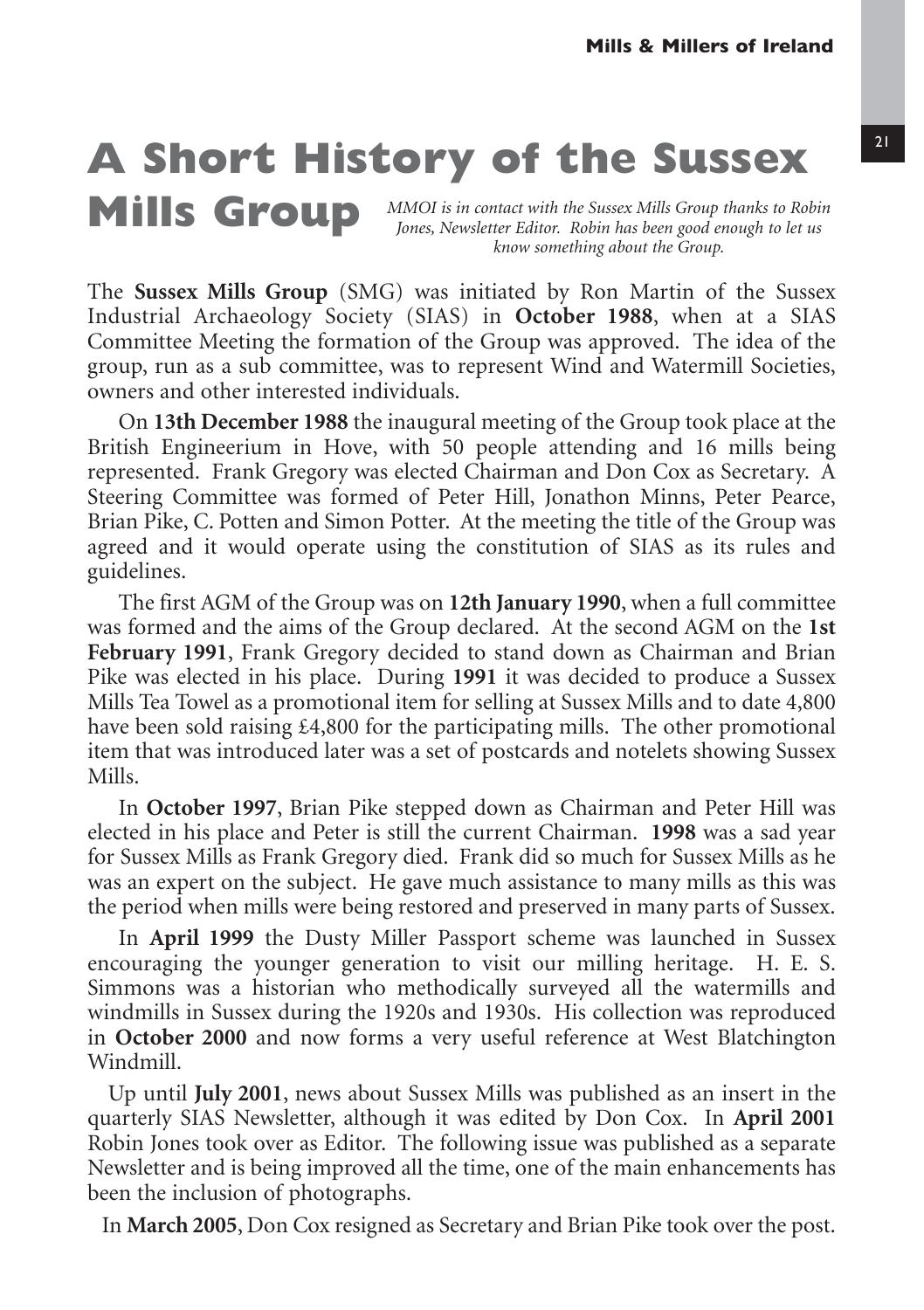#### **Cork Manual Capstan Mills Petra Coffey**

In 1848, a most extraordinary method of supplying the power to pairs of millstones was established in Ireland. From the Hive Iron Works in Washington Street in Cork, by the then amalgamation of the Hive Iron Works and Perrott's foundry, one of the largest outside Belfast, came an appliance which was worked by manpower.

It was called the 'Registered Capstan Mill' and was worked by people aged from about 10 to the elderly. They were put to work pushing a series of poles emanating from a central capstan, which by different shafts and gears drove one or two sets of millstones. The capstan had 24 iron handles (see first figure).



The first capstan mill in Cork was installed in the county gaol and the next in the workhouse , and the flour produced was used 'in house' to supply the bread for the gaol and workhouse. The bread was never sold 'outside'. Some other inmates were employed in the making of the bread , guided by an independent Master baker who was paid £20 p.a. From 1st August 1849 to mid-September 321 sacks of wholemeal and 184 sacks of Indian meal were produced. A team of boys could grind about one and half sacks of wholemeal in one hour, using one pair of stones. Between July and September 1849, 133,389 loaves of bread were baked at the Cork workhouse.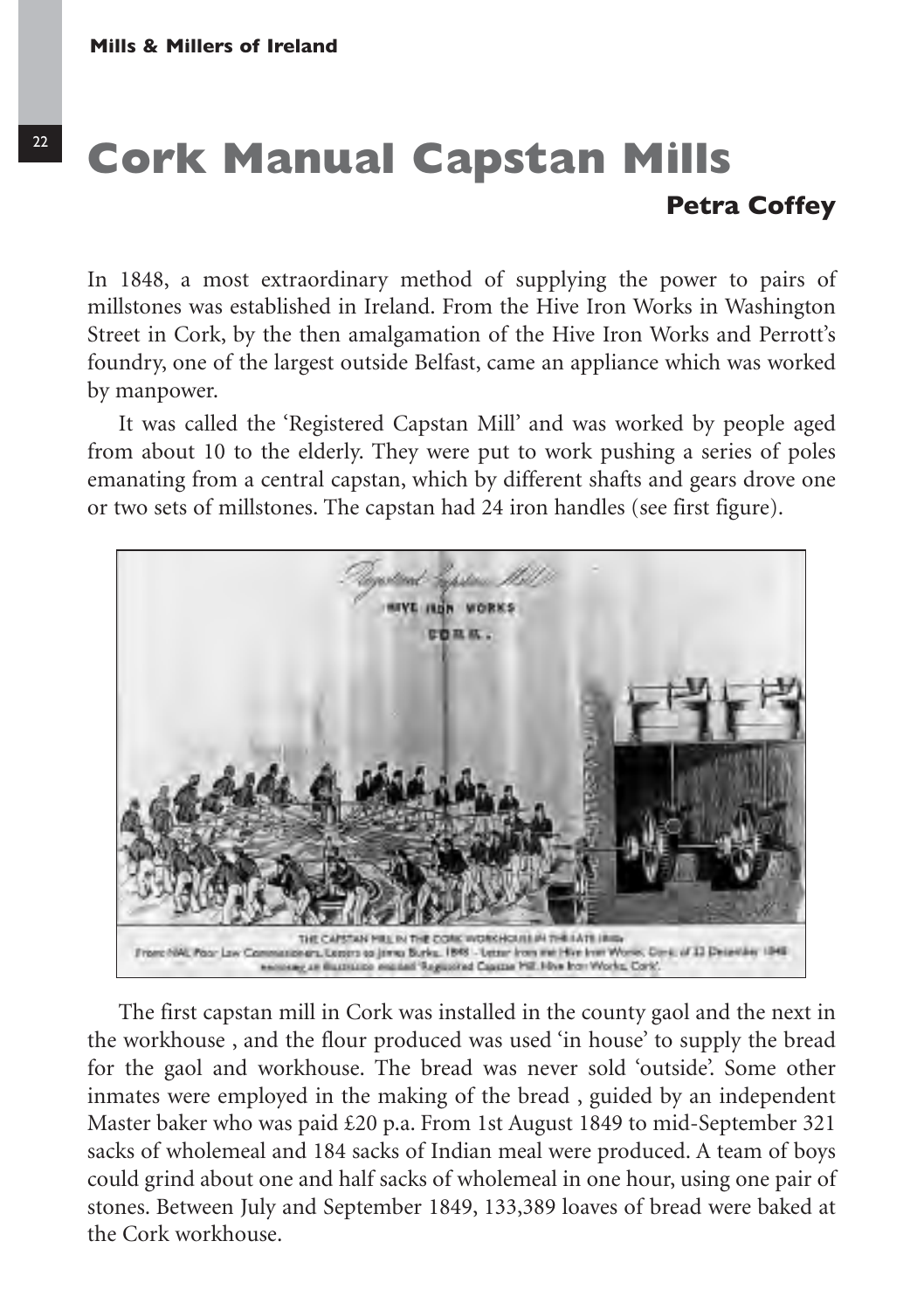

The capstan was operated about 11 hours per day with one different type of worker taking over after another. Men worked for 5 hours, boys for 3 hours, girls for one and women for two hours.

The inmates were also employed at weaving, spinning, knitting, shoemaking and some were taught skills which would give them employment when they left. The children's toil left little time for formal education, and the training they were given was for menial jobs.

When manned by adult men both sets of millstones could be engaged but with women or children only one set could be used. Men were employed in teams of 100 whereas 150 girls could only work for the shorter time.

These capstan mills were installed in several other workhouses in Ireland, including Middleton, Athlone and Tipperary, but were abandoned by the Poor Law Commissioners in 1855. Driving the capstan mill was the only form of employment in the Cork workhouse. By 1859 it had been decided that the whole exercise was degrading to the people who were forced to use the mill and in Cork at least, an offer of £35 was accepted and everything was dismantled and removed. Does anyone know where the millstones are now?

There is a large collection of papers concerning the Guardians of Cork Gaol and Workhouse, minute books, plus newspapers and reports in Cork City and County Archives, which show the workhouse was always as bad as depicted in folk memory.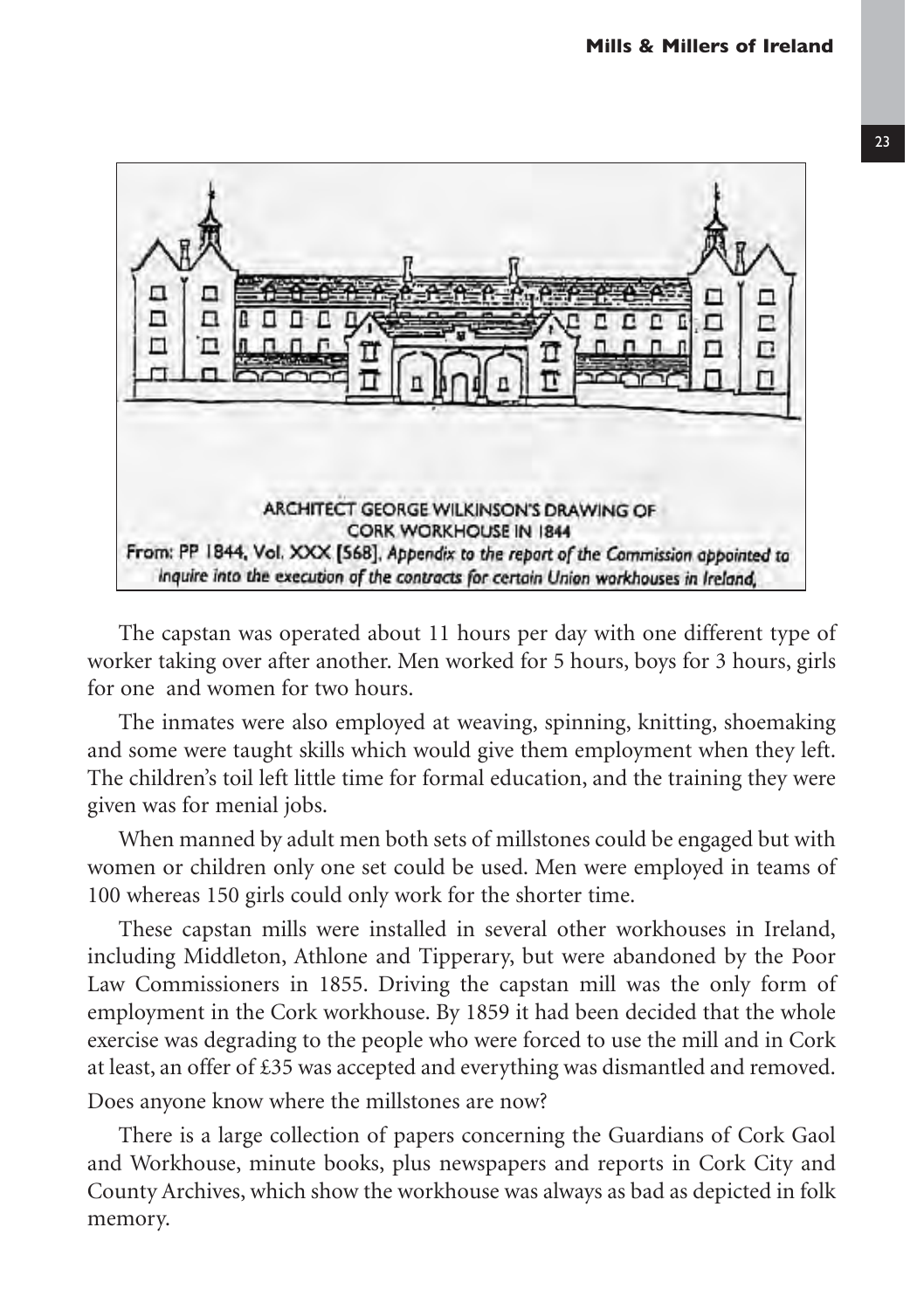*The Industrial Archaeology of Cork City and its Environs by Colin Rynne* published by the Stationary office, Dublin 1999 and *Cork's Poor Law Palace Workhouse Life 1838-1890 by Colman O'Mahony* published by Rosmathun Press 2005.

I am most grateful to Mr O'Mahony for allowing me to use extracts from his publication.

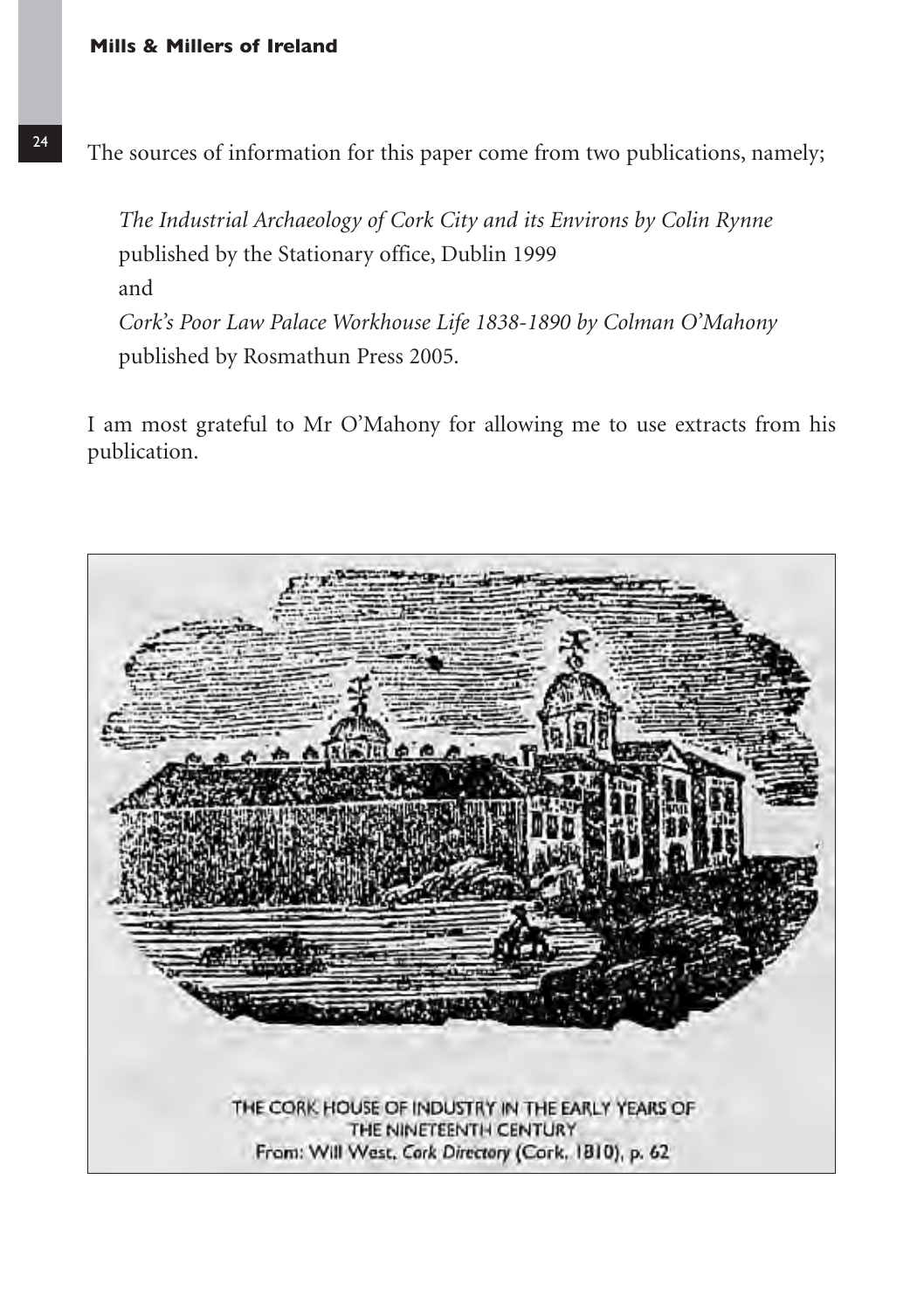### **Recipes** 25

#### Brown Bread (soda)

There are thousands of variations of brown bread, many good, others not so…and this is ours which happened because I wanted to achieve a moist yet crumbly texture, no salt and using oats.

750g Wholemeal flour, coarse stoneground type 400g White plain flour 100g Oatflakes 2 heaped teaspoons of bread soda 1 litre of buttermilk

Pre heat oven to 200 to 220°C or hot.

Put oats in a small pan barely cover with water and just bring to boil.

Place wholemeal, sieved plain flour and bread soda in large bowl, mix with wooden spoon and add porridge.

Add all buttermilk and fold mixture and let stand.

Grease 3 x 1lb loaf tins, turn mixture to ensure no dry flour remains, place in tins and then in middle to top of oven.

After 30 minutes reduce temperature to 160 to 180˚C, medium oven.

Leave for further 25 to 30 minutes then wrap in damp tea towel and leave to cool.

Smoked salmon and brown bread...

#### Honey and Lemon Oatcakes

75g plain white flour 75g oatflakes 75g brown sugar 75g butter 1 tablespoon of honey 1 tablespoon of lemon juice

Put the flour, oats and sugar into a mixing bowl.

Put the butter, honey and lemon juice in a small pan and heat until the butter is melted.

Add the butter mix to the dry mix and mix together well with a wooden spoon.

Grease a baking tray, make the mix into about 20 small balls and spread out on tray.

Bake in oven for 15 minutes @ 180 degrees or medium oven.

The Roche-Lancasters.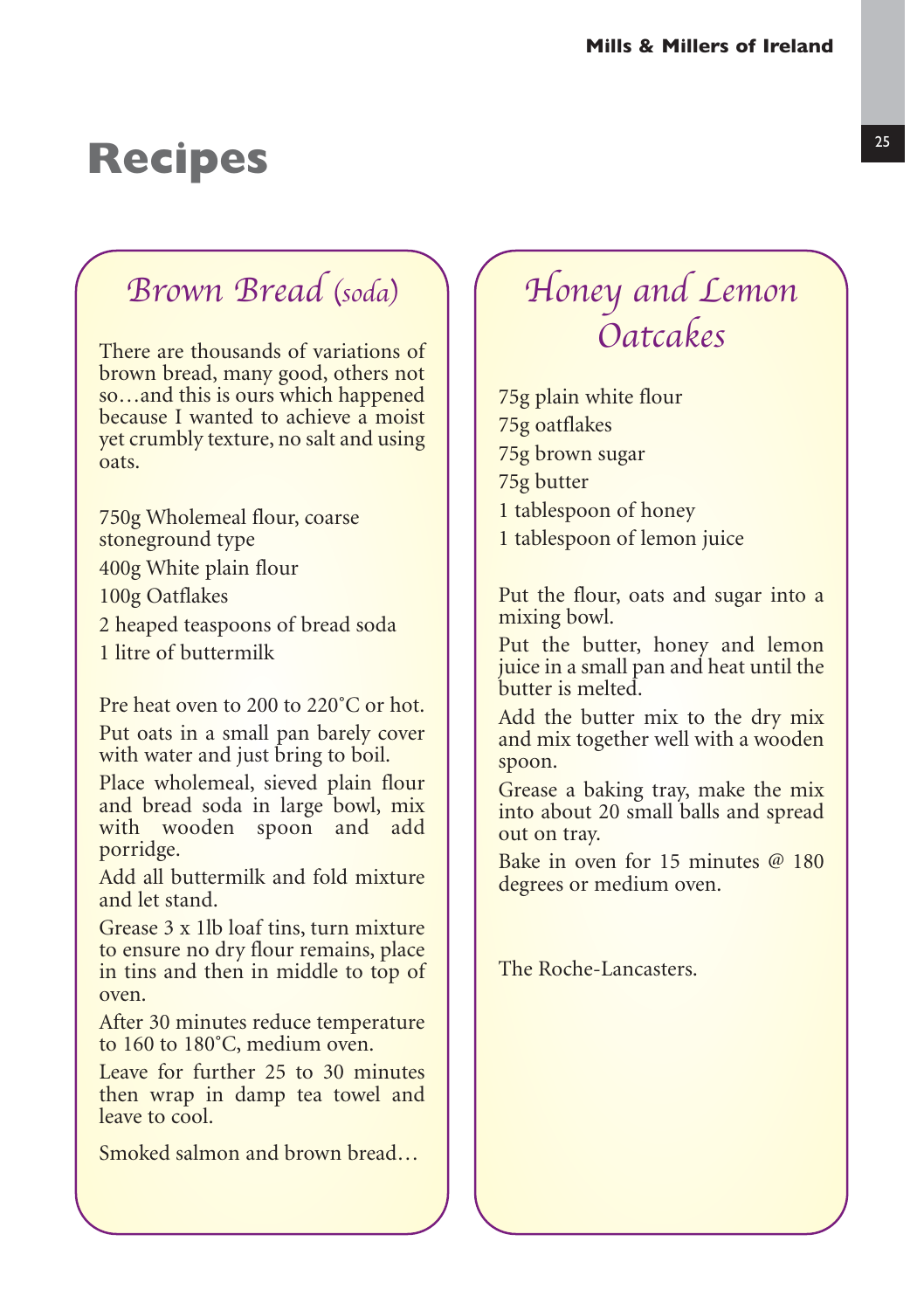#### **Mills of south western France: TIMS-2006**

On Sunday 4 June last, some forty milling enthusiasts met up in Toulouse to begin a week-long excursion sponsored by The International Molinological Society (TIMS) and organised on the ground by the voluntary group *La Planete des Moulins – A World of Mills*. As well as editing a twice annual newsletter; publishing; organising a symposium every four years, TIMS also regularly organises similar week-long events. Those who boarded the bus together for the first time in Toulouse came from the Netherlands, Belgium, UK, Germany, Switzerland, Denmark, Australia, Greece, France, USA and the undersigned from Ireland. The temperatures were in the high twenties throughout and staying in a different hotel for each of the seven nights; an 8 am start each morning and thirtysix mills and mill sites on the programme – the trip was not for the faint hearted!

And what a wealth of experiences – the beauty of the sites especially the watermill sites on the powerful Tarn, Lot, Aveyron and Herault rivers; the beauty of the lush countryside; the welcome of the many volunteers who greeted us, guided us; provided beverage stops and meals and waved us on our way. We covered 1400 km during the week from the start point in Toulouse, to Montauban, Villefranche de Rouergue, Rocamadur, Rodez, Castlenaudary famous for the Canal du Midi and the local dish *le cassoulet*. Castlenaudary is also the main town of the Lauragais, a wheat growing region where windmills abounded. There are still many fine examples standing and turning in this area where winds from the Atlantic or the Mediterranean blow on average 300-330 days of the year. We visited the windmills at Pexiora, Cugarel and Passelegue and saw many more en route.

Owners or local voluntary groups turned out in every case to reef, turn the sails, sometimes grind and most of all, facilitate the avid photographers – most of the group in fact - climbing and exploring in all directions. Explanations were given in French and English with sub groups translating further when required.

There were other windmills too visited along the way, however, the outstanding sites were those powered by water. In Ireland, we are used to seeing waterwheels of the vertical type either beside or enclosed by the mill. In this part of France, the Tarn basin, the flour mills were powered by horizontal or *regolfo* wheels, precursors of modern turbines. Some of the mills we saw resembled fortified castles. The buildings often straddled the river, wheels sitting in water, stones atop, each in its own pit and archway. Many were sites of former mills,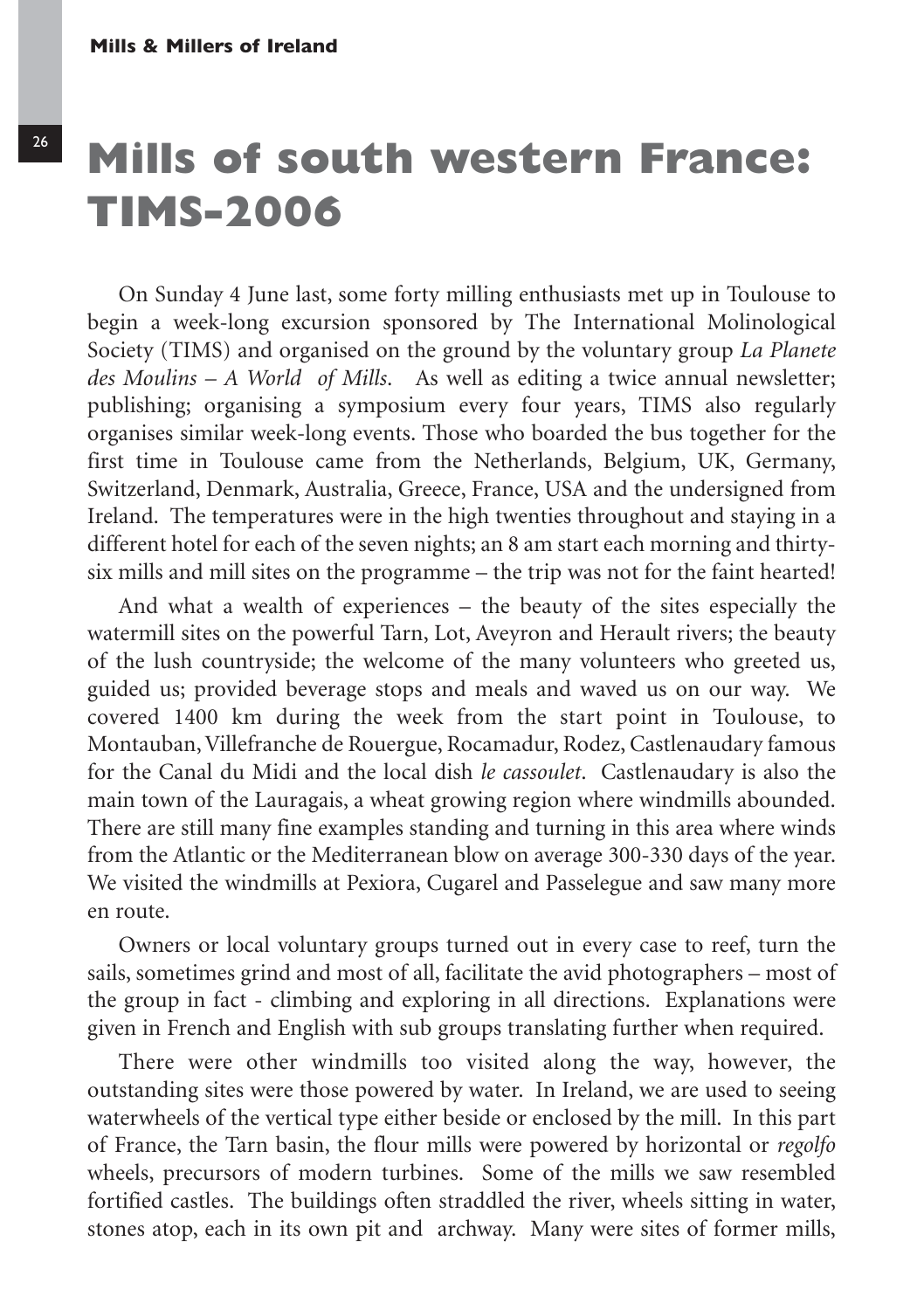where we had to pick our way down to a river side or up an incline and try to understand the technology. Not all the visits were to grain mills – we saw a hammer mill in action, beating out flat shapes in copper; we saw two mills reducing walnuts for oil and visited two museums. Working models of examples of wind and water mills from around the world – largely the work of Jean Rogier, our principle guide - are housed in the town of Luzech, headquarters of *La Planete des Moulins*, close to Cahors. Mr Jean Delmas, Director of the Rouergue Museum at Salles-la-Source, opened the doors for us at 8.30 one morning. Housed in a vast and solid building, once a paper factory and later a spinning mill, the museum is dedicated to folk arts and traditional crafts.

Of all the many wind and water mills we visited, only one still grinds commercially – the Riols watermill at St Cere produces specialist stone-ground flour for a nearby milling business. Milling or not, an awareness of the architectural, historic, social and technological importance of these pre-industrial revolution factories, is gaining momentum.



*Miller's House, La Pescalerie, near St Cirq-Lapopie. The mill pond, fed by an underground river, is at the level of the eaves of the adjacent mill building, where four sets of stones on two levels worked. The stones are in situ; the machinery gone.*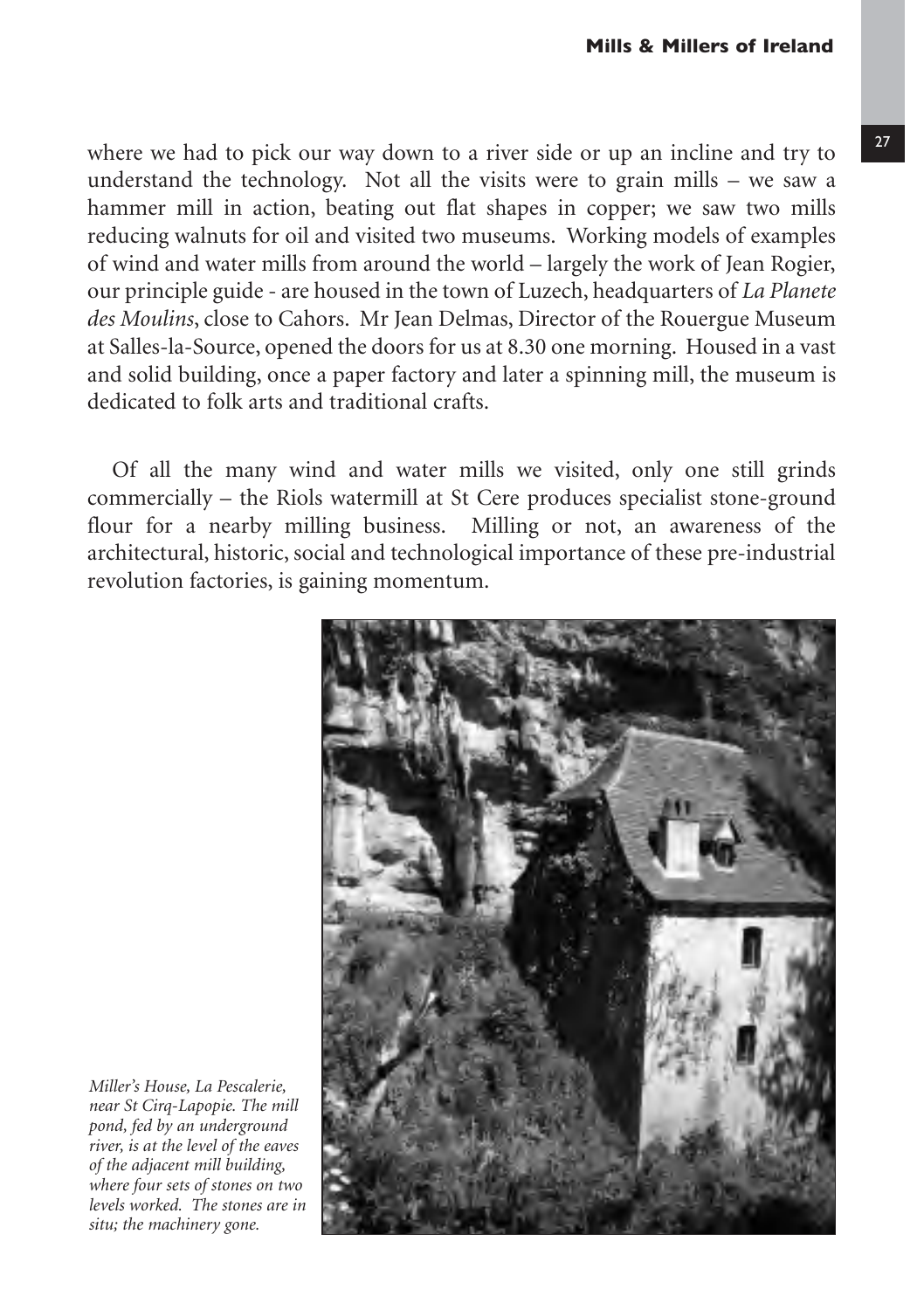It must have been the smell of bread that enticed so many of our members to Ditty's Home bakery in Castledawson on Saturday 1 April. And we were not disappointed! Robet Ditty supplied us with bread and Georg Heise of Georges Patisserie, Slane, tempted us with his mouth-watering chocolate cake.

Robert Ditty, our host for the day, is a founder member of the Artisan Bakers of Northern Ireland and runs two thriving bakery shops, one in Mahgerafelt, the second in Castledawson. The Dawsons of Castledawson also gave their name to Dawson street in Dublin. Robert travels extensively promoting good food products including his delicious savoury and shortbread biscuits. He also welcomes groups to the bakery for demonstrations and produces a regular news sheet. Following scones and coffee, Robert gave us a presentation on the work of the Artisan Bakers, established in 2001; on his wish to promote Irish food culture and to preserve the tradition of a bakery recognising its role in building community. One of the strengths of Ditty's is the presence of several family members working in the business. We met Robert's sister Hilary? and it was Robert's nephew Trevor who took centre stage for the bread making demonstration. It was obvious that Robert pays great attention to sourcing raw materials; eighteen months ago, Ditty's made the decision to use only organic buttermilk.

Following a fine lunch, supplied by the Inn at Castledawson, across the road from the bakery and a short walk down to the Church of Christchurch, Georg Heise took over where Robert had left off and we went into desert mode. Georges Patisserie, Chapel Street, Slane, County Meath was established in 2001. Georg's career has taken him from Munich, in Germany, where he grew up, to Canada,

It had been a good day.



*Ditty's Shop, Main Street, Castledawson. The normal shop front hides the extensive bakery premises to the rear.*

Switzerland, France and England. He is a Master of Culinary Art and his business in Slane which specialises in artisan breads, cakes, pastries and fine confectionary has already won many awards. Again Georg sources the best of ingredients and specialises in wedding and birthday cakes. He was ably abetted in his demonstration by his young son, Klaus Peter and luckily, they had taken the precaution of bringing an extra Chocolate Ganache so that all could get a taste. We departed Castledawson clutching our samples of bread.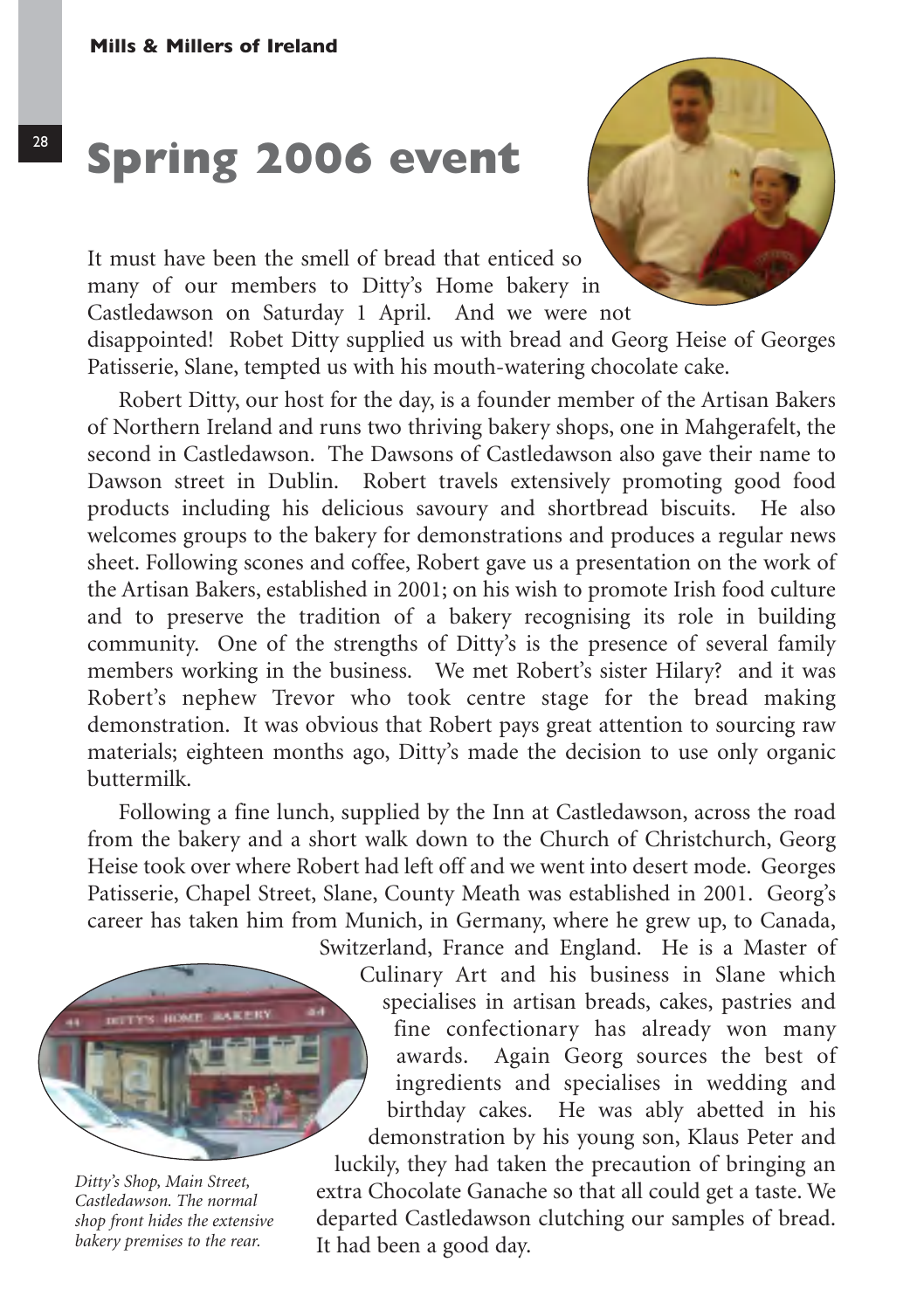### **Summer event 2006** 29

The sun shone on Greenville, Kilmacow, in the southern tip of County Kilkenny, for the MMOI summer event on Saturday 17 June. Mrs Kathleen Laffan was our hostess, and she, her son Kieran who runs the Mill House Restaurant, and their staff, could not have done more to make us feel welcome. Coffee on arrival was served in the wonderful gardens which surround the family home; the delicious lunch in the welcome shade of the main dining-room. Kathleen Laffan, author of the History of the Parish of Kilmacow, now in its second edition, gave us a fascinating talk on the area where fourteen mills worked in the 1800's. The mill at Greenville was built in the late 1700's, on the Kilmacow Blackwater river. The 17foot waterwheel and five sets of stones were replaced by a water turbine and thirteen sets of rollers in the 1850's. From then until the early 1900's was the heyday of this mill which finally closed c.1970 although a turbine still generates electricity from the water source at Greenville.

Coli O'Donoghue of Dublin based architectural firm Duffy Mitchell O'Donogue (dmod) was the second speaker of the morning on the subject of Aughrim Mill, County Wicklow. This six-storey building on the river Aughrim is about to begin a new phase of its existence. Coli outlined a ten year development plan for the site, carefully elaborated by dmod, Shaffrey Architects and Norman



*l/r Brian Friar-Kelsey, Padraig O Griofa and Kathleen Laffan.*

Campion, chairman of the Industrial Heritage Association of Ireland. A retail, craft and educational experience is planned incorporating the existing fish farm and original mill building. Stewart Freeman who worked in Aughrim Mills for ten years in the 1950's and '60's was in Kilmacow on the day. Afternoon visits brought us to the location of two sets of turbines generating electricity from the Kilmacow Blackwater river and to Goouche's mill where John Laffan is doing his upmost and single-handedly to conserve the building and machinery.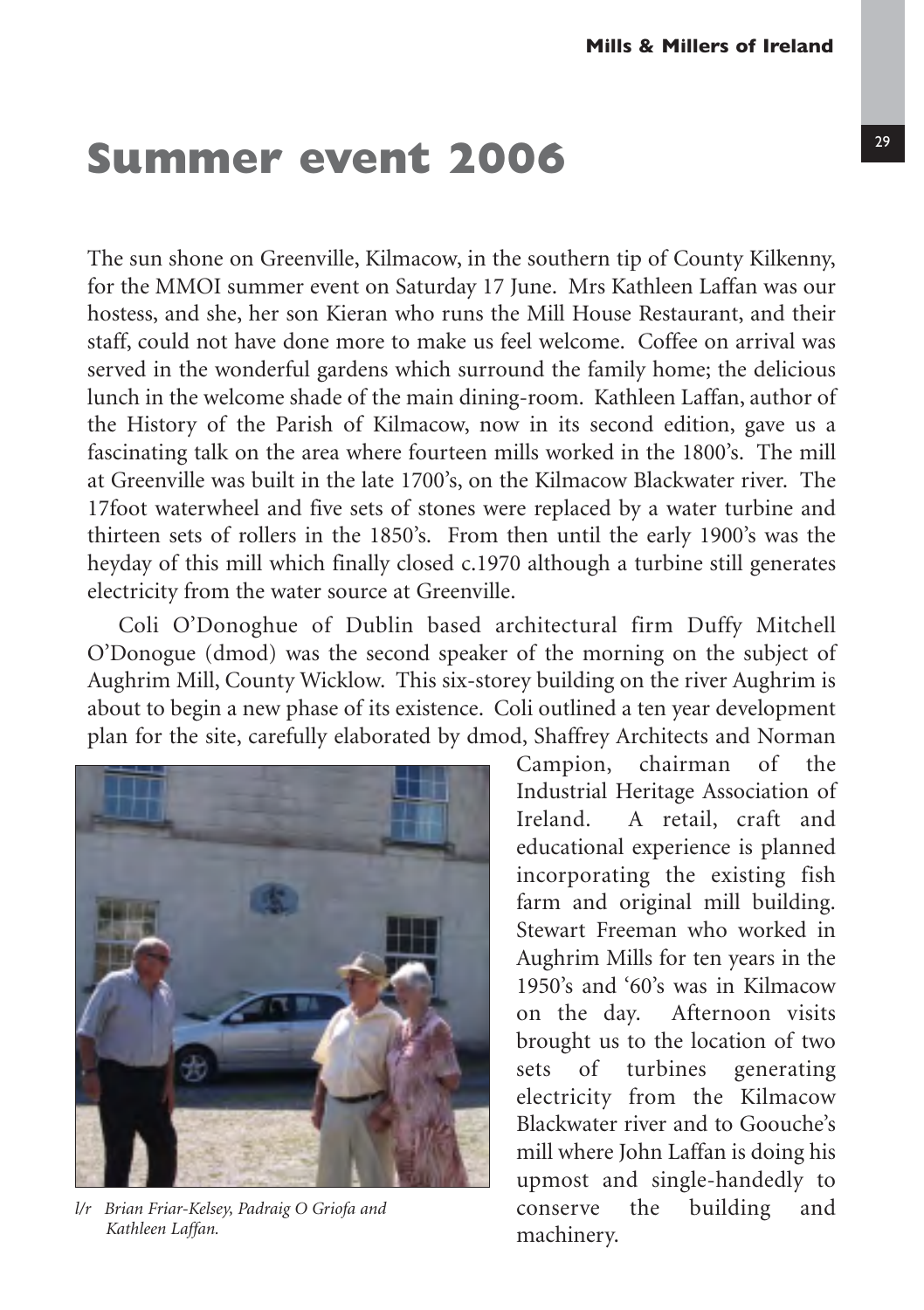### <sup>30</sup> Mill News – Societies

#### **The International Molinology Society**

TIMS http://www.timsmills.info

Active since 1965 and founded in 1973, TIMS is a non-profit making organization with cultural and scientific aims and a worldwide membership. The official language of TIMS is English. A twice annual newsletter has been published since 1994. Michael Harverson (GB) is President of the Society and Editor of *International Molinology*. Excursions such as that reported on in this edition, *Mills of south western France* and Symposia are regularly organized. Next major event:

> 2007 Symposium The Netherlands 2-10 June Venue Hampshire Inn Mooi Veluwe, Putten (Pre and post tours) Symposium website: www.timsmills.info/tims2007

**The Mills Section** – Society for the Protection of Ancient Buildings S.P.A.B. 37 Spital Sq London E1 6DY www.spab.org.uk

The Mills Section of SPAB celebrates its 75th birthday this year, a fine achievement. SPAB was founded in 1877 by William Morris; the Mills Section established in 1929 at a time when there were still 200 working windmills. Watermills were taken into the brief from 1947. The Mills Section advocates protection and repair and is a leading facilitator into the history of mills and milling. A Traditional Corn Millers' Guild was set up in 1987 and there are now thirty members producing specialist product. A Mills Archive was set up four years ago and has attracted donations of more than fifty collections. www.millsarchive.com housed in a Library and Research Centre in Reading, open to the public by appointment. Mill News is the quarterly newsletter of the Mills Section. Membership fee is £27 per annum.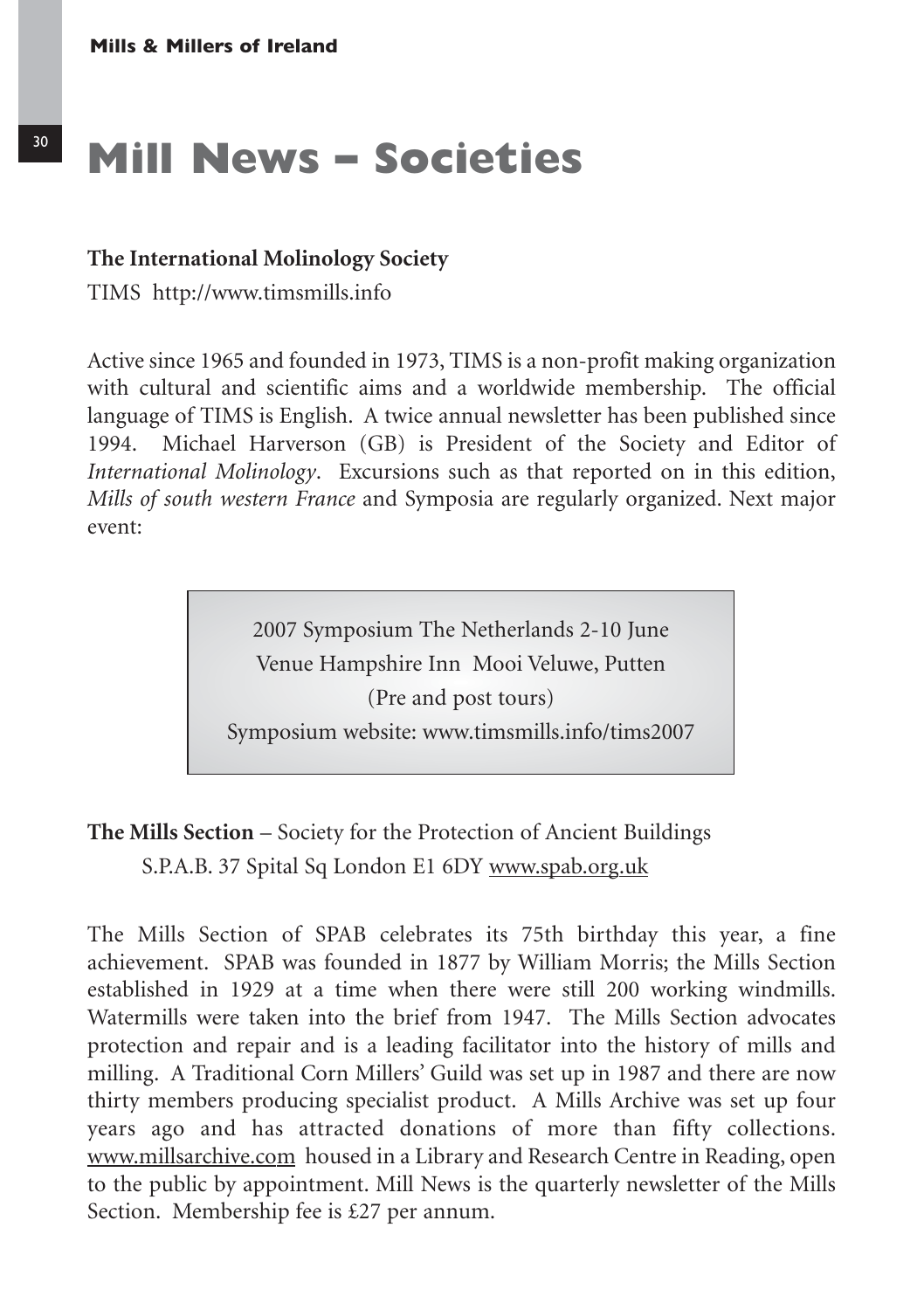#### 31

### **Mills & Millers of Ireland Events 2006/07**

#### **AUTUMN 2006**

AGM Saturday 21 October 11am Bective Mill, County Meath – courtesy of Oliver Delaney The AGM will be followed by a talk on mill restoration and some local mill visits

> The Society will focus on the theme of linen and flax during 2007

#### **SPRING 2007**

Saturday 24 March – Ballydugan Mill, near Downpatrick - courtesy of Noel Kileen.

Speakers/Lunch & Visits

#### **The Industrial Heritage Association of Ireland (IHAI)**

Saturday 14 October 2006:

Outing to visit the Goodbody Enterprises, Clara, County Offaly Details: www.steam-museum.com/ihai

#### **INDUSTRIAL HERITAGE NETWORKING CONFERENCE**

November 15 2006 One-day Conference organized by The Heritage Council in conjunction with the IHAI. An opportunity for Industrial Heritage Societies to join with Heritage Officers and National Bodies to develop enhanced networking. Venue: The Coach House, Dublin Castle. Details: Dr Ron Cox rcox@tcd.ie